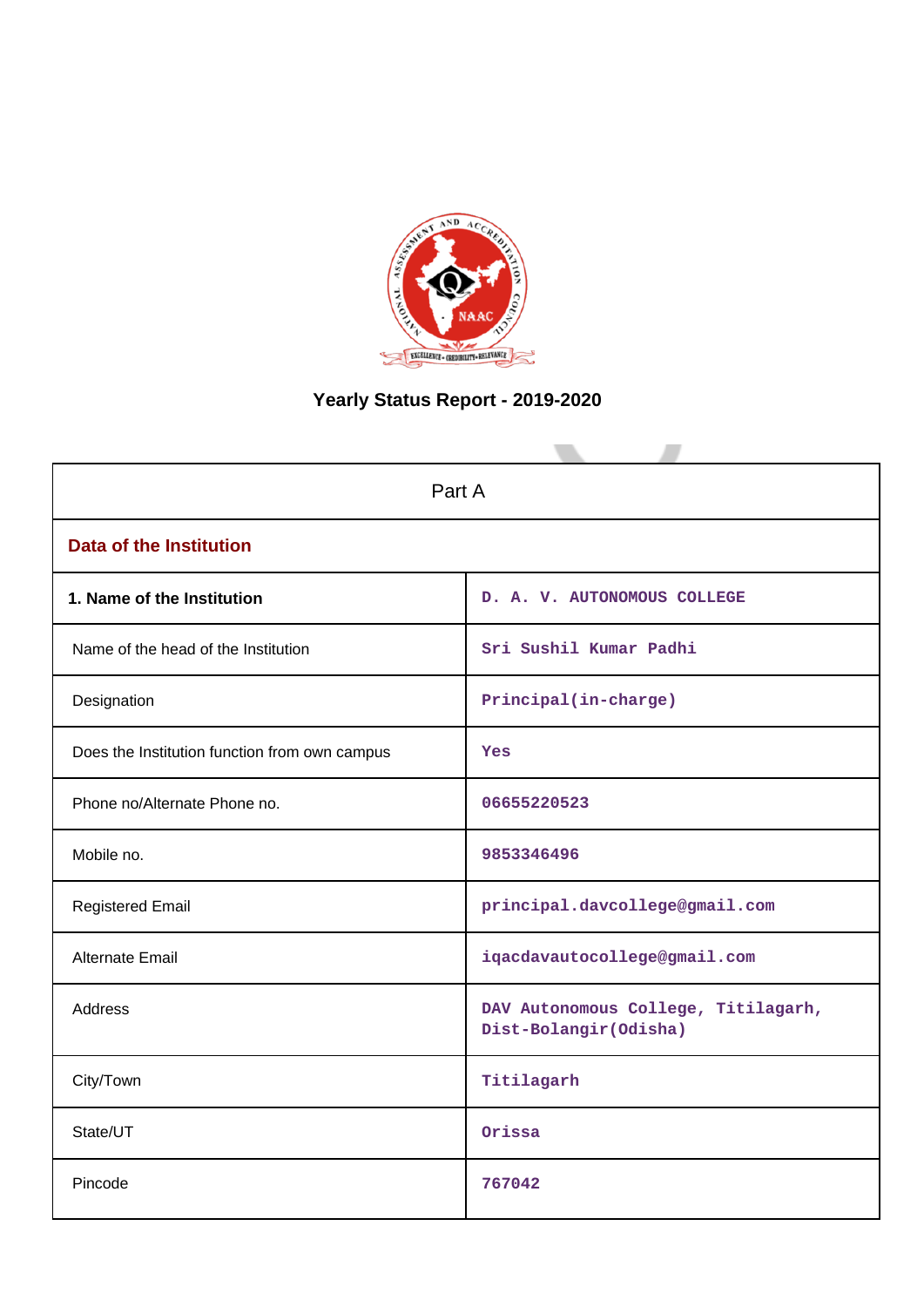| 2. Institutional Status                                                  |                                      |
|--------------------------------------------------------------------------|--------------------------------------|
| Autonomous Status (Provide date of Conformant of<br>Autonomous Status)   | 02-May-2017                          |
| Type of Institution                                                      | Co-education                         |
| Location                                                                 | Semi-urban                           |
| <b>Financial Status</b>                                                  | state                                |
| Name of the IQAC co-ordinator/Director                                   | Bidyadhar Behera                     |
| Phone no/Alternate Phone no.                                             | 06655220523                          |
| Mobile no.                                                               | 9776492294                           |
| <b>Registered Email</b>                                                  | beherababu2014@gmail.com             |
| Alternate Email                                                          | b.bidyadhar@yahoo.co.in              |
| 3. Website Address                                                       |                                      |
| Web-link of the AQAR: (Previous Academic Year)                           | https://www.davcollegetitilagarh.org |
| 4. Whether Academic Calendar prepared during<br>the year                 | Yes                                  |
| if yes, whether it is uploaded in the institutional website:<br>Weblink: | https://www.davcollegetitilagarh.org |
| <b>5. Accrediation Details</b>                                           |                                      |
|                                                                          |                                      |

| Cycle | Grade | <b>CGPA</b> | Year of      | Validity                 |                          |
|-------|-------|-------------|--------------|--------------------------|--------------------------|
|       |       |             | Accrediation | Period From              | Period To                |
|       | в     | 71.50       | 2007         | $10 - \text{Feb} - 2007$ | $09 - \text{Feb} - 2012$ |
|       | $B++$ | 2.86        | 2017         | $02 - May - 2017$        | $01 - May - 2022$        |

## **6. Date of Establishment of IQAC 11-May-2012**

## **7. Internal Quality Assurance System**

| Quality initiatives by IQAC during the year for promoting quality culture |                 |                                       |  |  |  |  |
|---------------------------------------------------------------------------|-----------------|---------------------------------------|--|--|--|--|
| Item /Title of the quality initiative by<br>IQAC                          | Date & Duration | Number of participants/ beneficiaries |  |  |  |  |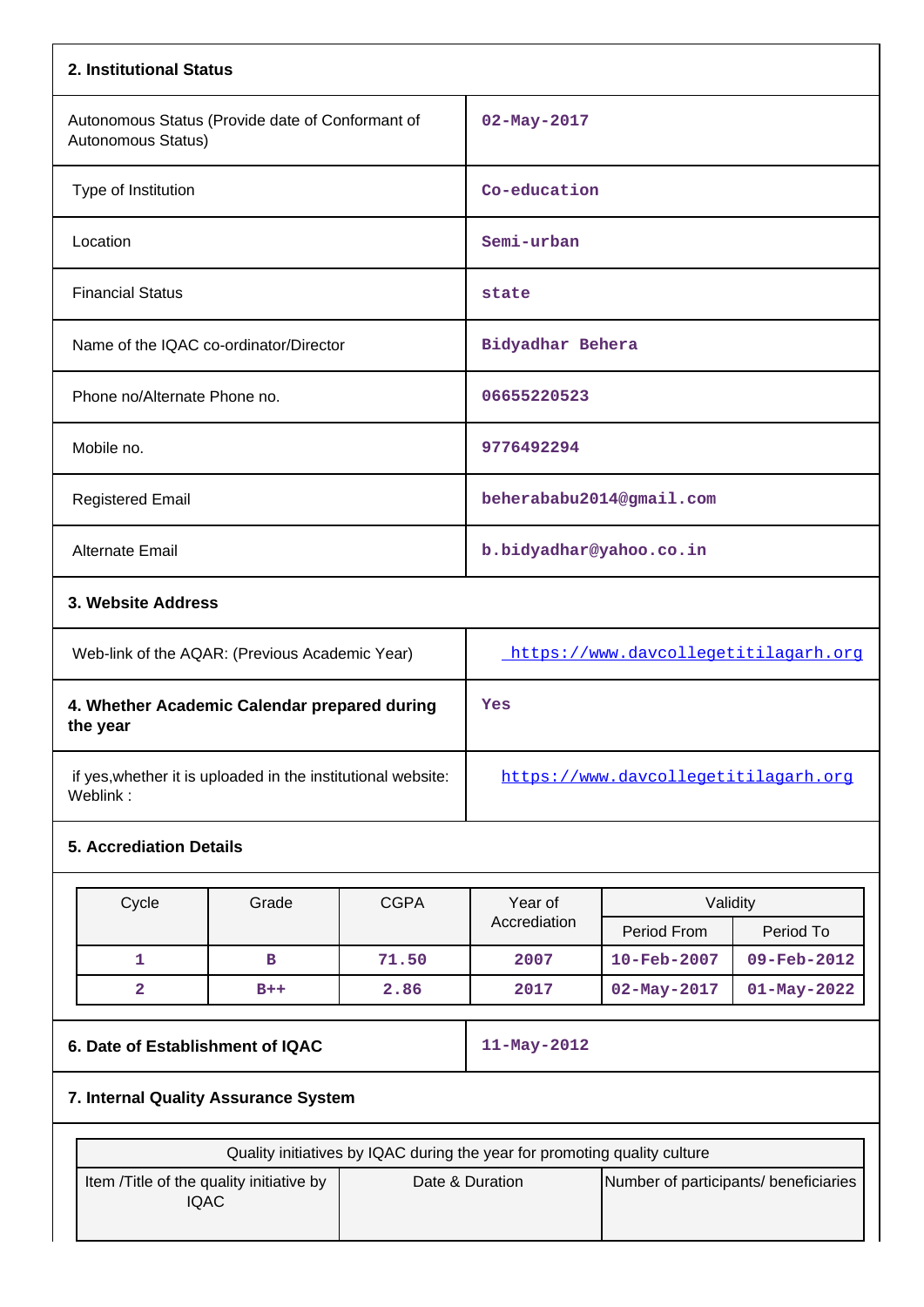| Swatchata Pakhwara<br>$16 - Jan - 2020$<br>15                                                                                           |                                                                                                         |           |                       |                                | 500      |  |
|-----------------------------------------------------------------------------------------------------------------------------------------|---------------------------------------------------------------------------------------------------------|-----------|-----------------------|--------------------------------|----------|--|
| Sanitation Awareness in<br>Swatchhata Pakhwada                                                                                          |                                                                                                         |           | 30-Dec-2021<br>1      |                                | 100      |  |
|                                                                                                                                         |                                                                                                         |           | View File             |                                |          |  |
| 8. Provide the list of Special Status conferred by Central/ State Government-<br>UGC/CSIR/DST/DBT/ICMR/TEQIP/World Bank/CPE of UGC etc. |                                                                                                         |           |                       |                                |          |  |
| Institution/Departmen<br>t/Faculty                                                                                                      | Scheme                                                                                                  |           | <b>Funding Agency</b> | Year of award with<br>duration | Amount   |  |
| Institution                                                                                                                             | <b>RUSA</b>                                                                                             |           | <b>ODISHEC</b>        | 2019<br>1                      | 10000000 |  |
| Institutrion                                                                                                                            | <b>IDP</b>                                                                                              |           | World Bank            | 2019<br>1                      | 660000   |  |
|                                                                                                                                         |                                                                                                         |           | No Files Uploaded !!! |                                |          |  |
| 9. Whether composition of IQAC as per latest<br><b>NAAC</b> guidelines:                                                                 |                                                                                                         |           | Yes                   |                                |          |  |
| Upload latest notification of formation of IQAC                                                                                         |                                                                                                         |           | View File             |                                |          |  |
| year :                                                                                                                                  | 10. Number of IQAC meetings held during the                                                             |           |                       |                                |          |  |
| website                                                                                                                                 | The minutes of IQAC meeting and compliances to the<br>decisions have been uploaded on the institutional |           |                       | Yes                            |          |  |
| Upload the minutes of meeting and action taken report                                                                                   |                                                                                                         |           | View File             |                                |          |  |
| 11. Whether IQAC received funding from any of<br>the funding agency to support its activities<br>during the year?                       |                                                                                                         | <b>No</b> |                       |                                |          |  |

### **12. Significant contributions made by IQAC during the current year(maximum five bullets)**

**1. Cultural activities performed by the students through EBSB program. 2. Different competitions like essay, debate etc were conducted under the same EBSB program. 3. As per feedback from the students, special care was taken of their toilets for their health and hygiene. 4. Principal was specially requested for purchase of new books as per state model syllabus. 5. Teaching staffs were impressed upon to join seminars and webinars.**

#### **No Files Uploaded !!!**

**13. Plan of action chalked out by the IQAC in the beginning of the academic year towards Quality Enhancement and outcome achieved by the end of the academic year**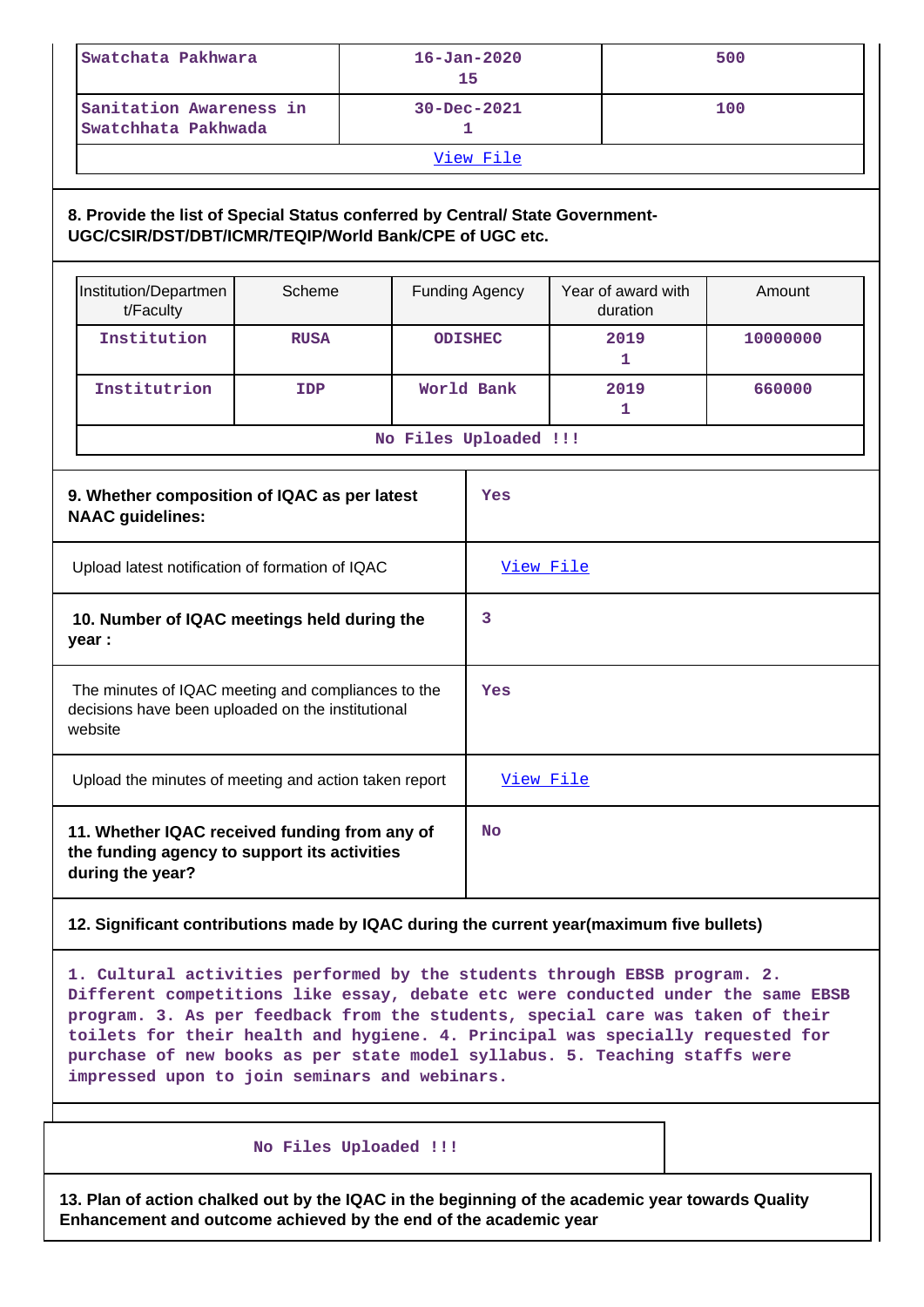| Plan of Action                                                                                                       | Achivements/Outcomes                                                                                                                    |  |  |  |  |
|----------------------------------------------------------------------------------------------------------------------|-----------------------------------------------------------------------------------------------------------------------------------------|--|--|--|--|
| Separation of library of library                                                                                     | Likely to be separated within a short                                                                                                   |  |  |  |  |
| buildings of degree from junior college                                                                              | span as the building has not been<br>handed over to us.<br>Government changed its decision and<br>cancelled our approved plan for that. |  |  |  |  |
| Extension of laboratories of science<br>subjects.                                                                    |                                                                                                                                         |  |  |  |  |
| Completion of new women's hostel.                                                                                    | Work was badly affected by the lock<br>down, shut down etc. due to corona<br>pandemic.                                                  |  |  |  |  |
| Maintenance of Language Laboratory<br>which is badly affected by the rain.                                           | A tin cover was made over the roof of<br>the language lab which protected it<br>from the rain.                                          |  |  |  |  |
| Opening of new PG Courses in Computer<br>Science, Hindi, History and<br>Mathematics.                                 | Government did not allow the opening of<br>new PG courses in any Institution like<br>us.                                                |  |  |  |  |
|                                                                                                                      | No Files Uploaded !!!                                                                                                                   |  |  |  |  |
| 14. Whether AQAR was placed before statutory<br>body?                                                                | Yes                                                                                                                                     |  |  |  |  |
| Name of Statutory Body                                                                                               | <b>Meeting Date</b>                                                                                                                     |  |  |  |  |
|                                                                                                                      |                                                                                                                                         |  |  |  |  |
| Governing Body                                                                                                       | $30 - Jun - 2020$                                                                                                                       |  |  |  |  |
| 15. Whether NAAC/or any other accredited<br>body(s) visited IQAC or interacted with it to<br>assess the functioning? | <b>No</b>                                                                                                                               |  |  |  |  |
| 16. Whether institutional data submitted to<br><b>AISHE:</b>                                                         | Yes                                                                                                                                     |  |  |  |  |
| <b>Year of Submission</b>                                                                                            | 2020                                                                                                                                    |  |  |  |  |
| Date of Submission                                                                                                   | $23 - Apr - 2020$                                                                                                                       |  |  |  |  |
| 17. Does the Institution have Management<br><b>Information System?</b>                                               | Yes                                                                                                                                     |  |  |  |  |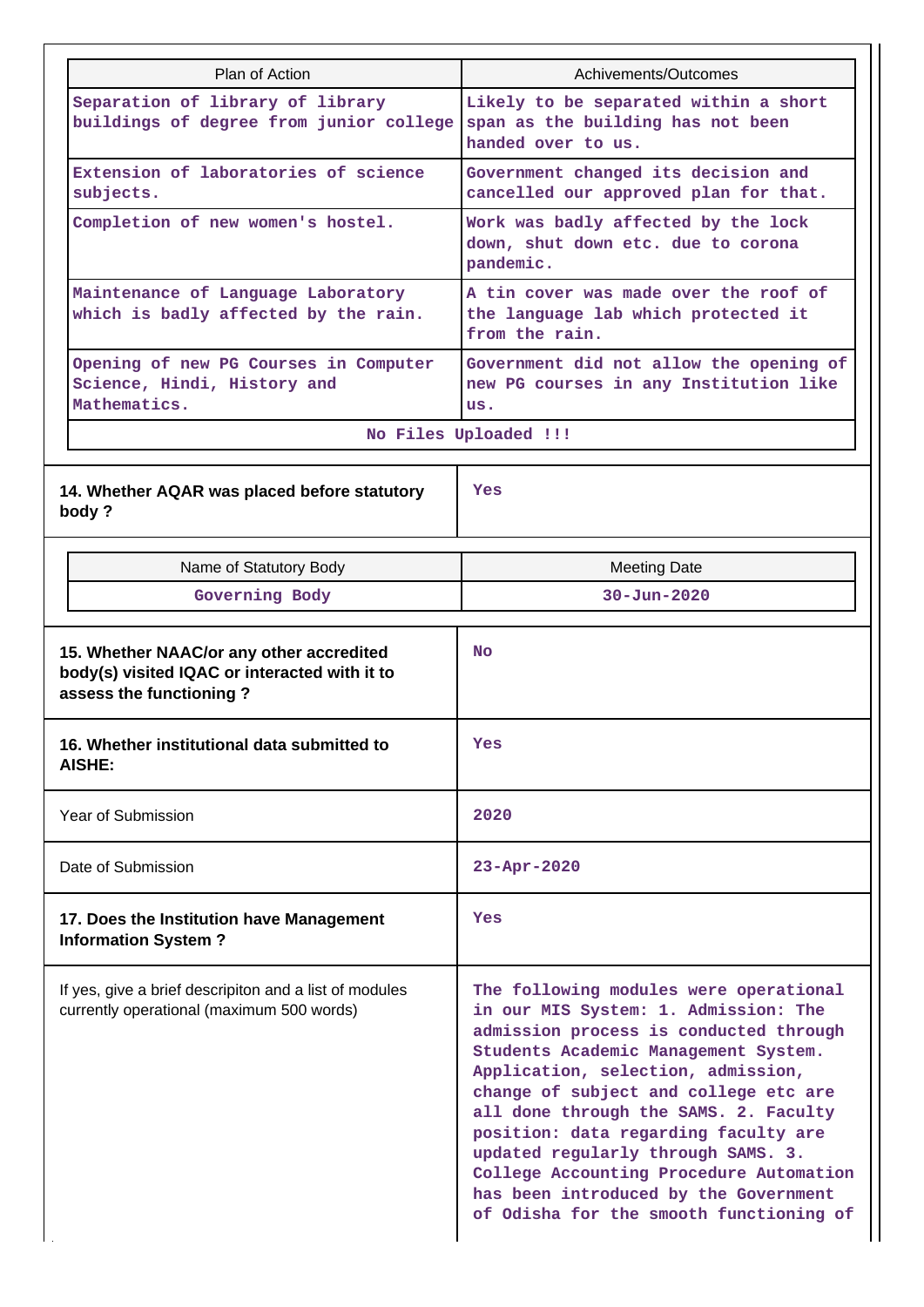**the financial transactions. Transparency and corruption free is the motto of CAPA. 4. College Library is fully automated. Accession, issue of books are done by computerized manner. 5. Smart class rooms: Students are taught through smart class rooms. though the facility is limited, still the students have the exposure to the present day technical world. 6. Language Laboratories: Communication skill is being taught to the students through the language laboratories. 7. Bio metric attendance: Both teaching and nonteaching staff give their attendance by the biometric attendance system. Seven hours duty has been made compulsory by the Government of Odisha. 8. Students attendance: As 75 attendance is compulsory, students are being informed about their attendance through SMS and post card. 9. Publication of Examination result: The results of all the different examinations are published through the college website. 10. CCTV Cameras: Class room teaching, Exam hall situation, all official works and the college campus as a whole are kept under the vigil of CCTV. 11.Relevant Information to the public are made through the uploading of letters etc to the website, regularly. 12. All communications to the Government, UGC, NAAC and such other bodies are also done by the same process. 13. Special software for blind people has been loaded in two computers to facilitate reading both for students and teachers.Apart from these modules of last year, we also have more operational modules this year. Online classes through Google meet, Zoom applications etc are also being held and have become widely popular. And also every department has its own WhatsApp group for the quick dissemination of information. Our institution also has its own WhatsApp group for rapid transmission of messages, even leave applications, relieve orders etc are also being transmitted through the medium.**

**Part B**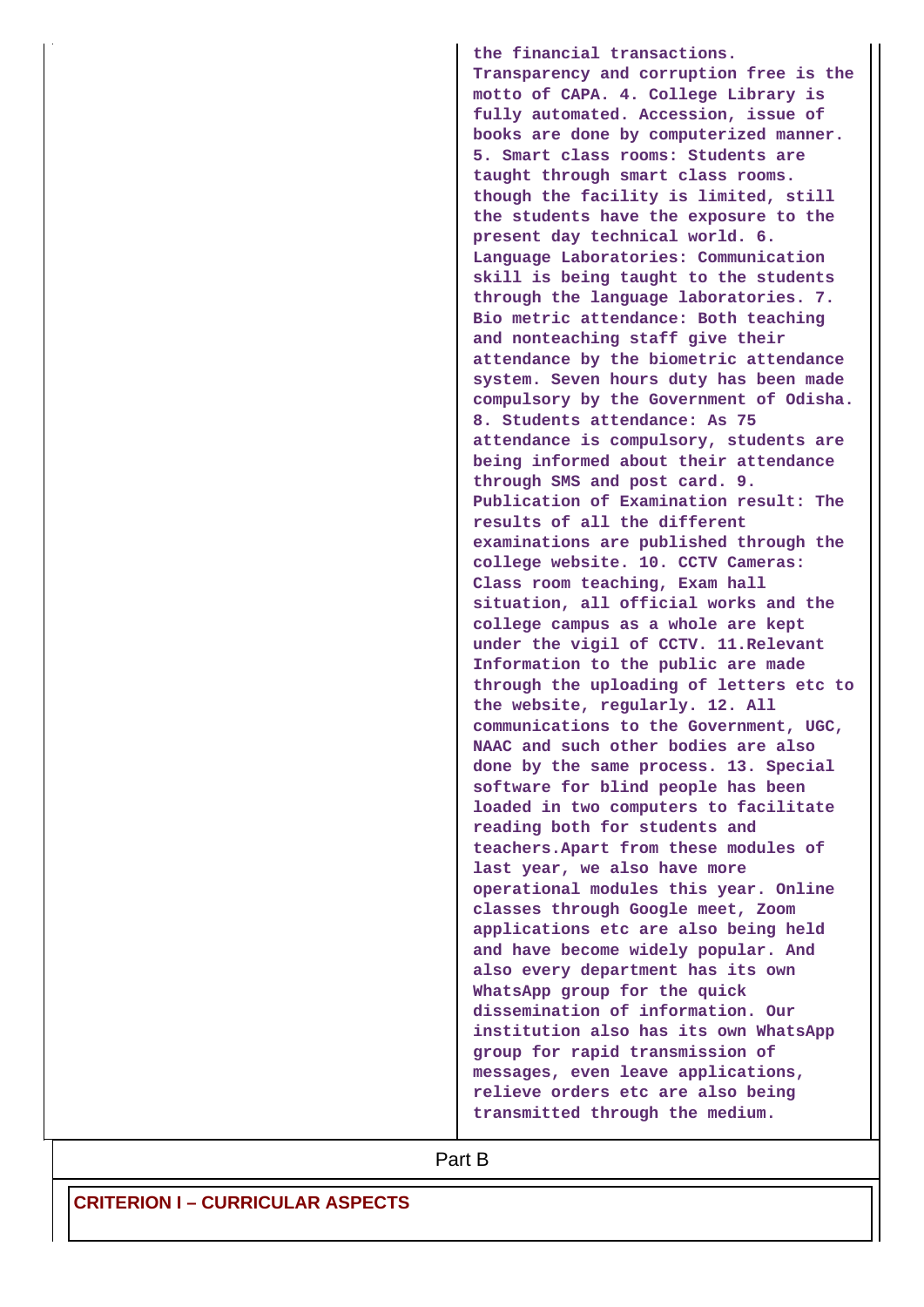| 1.1 - Curriculum Design and Development                                                                                                            |            |                                                                 |                      |                          |            |                                                                 |                             |
|----------------------------------------------------------------------------------------------------------------------------------------------------|------------|-----------------------------------------------------------------|----------------------|--------------------------|------------|-----------------------------------------------------------------|-----------------------------|
| 1.1.1 - Programmes for which syllabus revision was carried out during the Academic year                                                            |            |                                                                 |                      |                          |            |                                                                 |                             |
| Name of Programme                                                                                                                                  |            | Programme Code                                                  |                      | Programme Specialization |            |                                                                 | Date of Revision            |
| BA                                                                                                                                                 |            |                                                                 | 01                   |                          | NI1        |                                                                 | Nill                        |
| <b>BSC</b>                                                                                                                                         |            | 02                                                              |                      |                          | Nil        |                                                                 | Nill                        |
| <b>BCom</b>                                                                                                                                        |            | 03                                                              |                      |                          | Nil        |                                                                 | Nill                        |
| MA                                                                                                                                                 |            | 04                                                              |                      |                          | Nil        |                                                                 | Nill                        |
| <b>MSC</b>                                                                                                                                         |            |                                                                 | 05                   |                          | <b>Nil</b> |                                                                 | Nill                        |
|                                                                                                                                                    |            |                                                                 |                      | View File                |            |                                                                 |                             |
| 1.1.2 - Programmes/ courses focussed on employability/ entrepreneurship/ skill development during the Academic<br>year                             |            |                                                                 |                      |                          |            |                                                                 |                             |
| Programme with<br>Programme<br>Code<br>Specialization                                                                                              |            |                                                                 | Date of Introduction |                          |            | Course with Code                                                | Date of Introduction        |
| <b>BA</b>                                                                                                                                          | <b>NIL</b> |                                                                 |                      | Nill                     |            | <b>NIL</b>                                                      | <b>Nill</b>                 |
|                                                                                                                                                    |            |                                                                 |                      | View File                |            |                                                                 |                             |
| 1.2 - Academic Flexibility                                                                                                                         |            |                                                                 |                      |                          |            |                                                                 |                             |
| 1.2.1 - New programmes/courses introduced during the Academic year                                                                                 |            |                                                                 |                      |                          |            |                                                                 |                             |
| Programme/Course                                                                                                                                   |            |                                                                 |                      | Programme Specialization |            |                                                                 | Dates of Introduction       |
| BA                                                                                                                                                 |            |                                                                 | <b>NIL</b>           |                          |            | Nill                                                            |                             |
|                                                                                                                                                    |            | View File                                                       |                      |                          |            |                                                                 |                             |
| 1.2.2 - Programmes in which Choice Based Credit System (CBCS)/Elective Course System implemented at the<br>College level during the Academic year. |            |                                                                 |                      |                          |            |                                                                 |                             |
| Name of programmes adopting<br><b>CBCS</b>                                                                                                         |            | Programme Specialization                                        |                      |                          |            | Date of implementation of<br><b>CBCS/Elective Course System</b> |                             |
| <b>BA</b>                                                                                                                                          |            | Honours in Eng, Eco,<br>Edu, His, Hin, Odia,<br>Phil, PSC, Sans |                      | 01/06/2019               |            |                                                                 |                             |
| <b>BCom</b>                                                                                                                                        |            | Honours in Accounting                                           |                      |                          |            | 01/06/2019                                                      |                             |
| <b>BSC</b>                                                                                                                                         |            | Honours in Bot, Chem,<br>Math, Phy, CSC, & Zool                 |                      |                          |            | 01/06/2019                                                      |                             |
| 1.3 - Curriculum Enrichment                                                                                                                        |            |                                                                 |                      |                          |            |                                                                 |                             |
| 1.3.1 – Value-added courses imparting transferable and life skills offered during the year                                                         |            |                                                                 |                      |                          |            |                                                                 |                             |
| <b>Value Added Courses</b>                                                                                                                         |            |                                                                 | Date of Introduction |                          |            |                                                                 | Number of Students Enrolled |
| <b>NIL</b>                                                                                                                                         |            |                                                                 |                      | Nill                     |            |                                                                 | Nill                        |
|                                                                                                                                                    |            |                                                                 |                      | View File                |            |                                                                 |                             |
| 1.3.2 - Field Projects / Internships under taken during the year                                                                                   |            |                                                                 |                      |                          |            |                                                                 |                             |
| Project/Programme Title                                                                                                                            |            | Programme Specialization                                        |                      |                          |            | No. of students enrolled for Field<br>Projects / Internships    |                             |
| ΒA                                                                                                                                                 |            |                                                                 |                      | <b>NIL</b>               |            |                                                                 | Nill                        |
|                                                                                                                                                    |            |                                                                 |                      | View File                |            |                                                                 |                             |
| 1.4 - Feedback System                                                                                                                              |            |                                                                 |                      |                          |            |                                                                 |                             |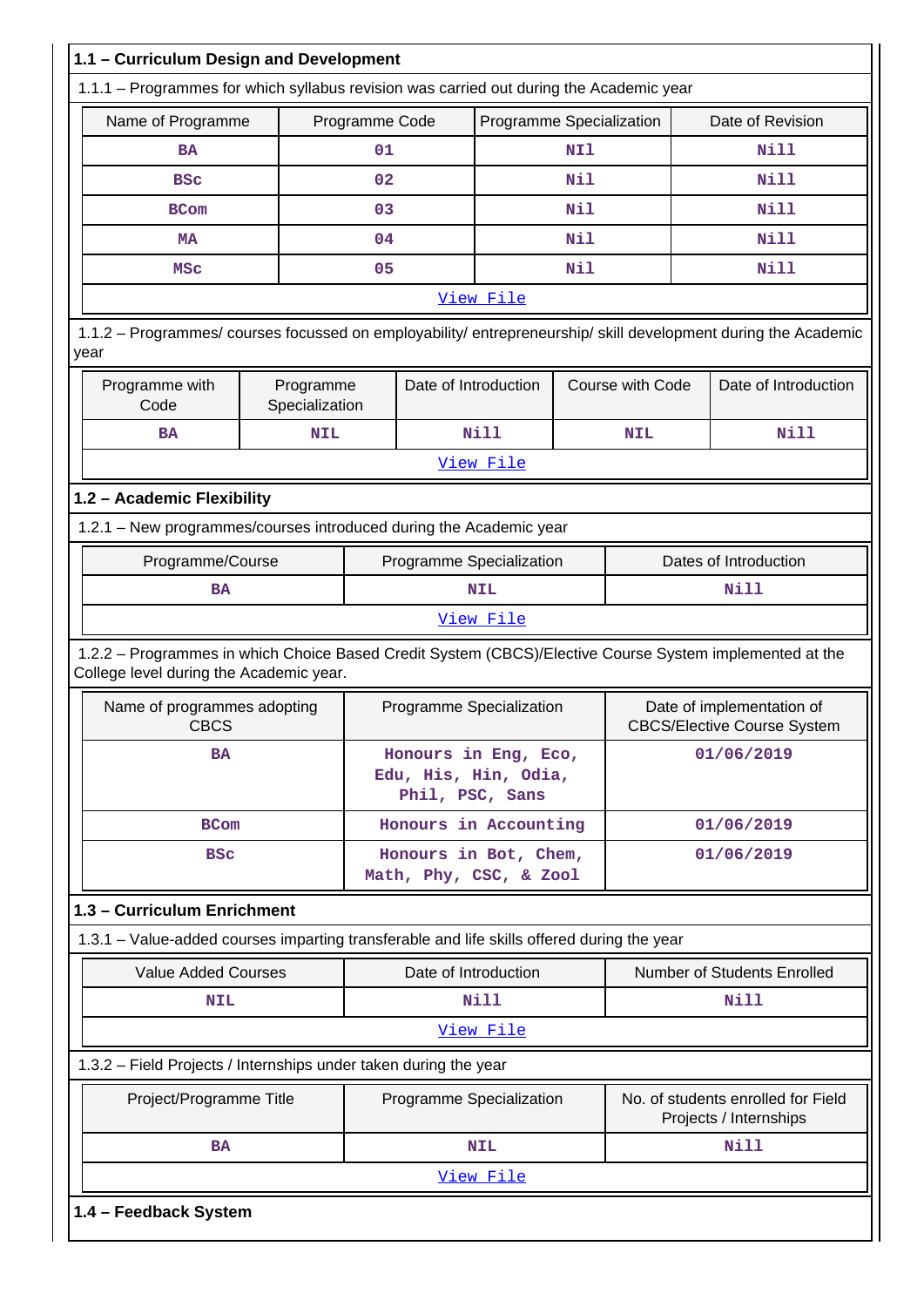| 1.4.1 – Whether structured feedback received from all the stakeholders. |     |  |  |  |  |
|-------------------------------------------------------------------------|-----|--|--|--|--|
| <b>Students</b>                                                         | Yes |  |  |  |  |
| <b>Teachers</b>                                                         | No. |  |  |  |  |
| Employers                                                               | No  |  |  |  |  |
| Alumni                                                                  | No  |  |  |  |  |
| Parents                                                                 | No  |  |  |  |  |

 1.4.2 – How the feedback obtained is being analyzed and utilized for overall development of the institution? (maximum 500 words)

Feedback Obtained

**Feedback obtained from the students are thoroughly gone through and after due discussion and deliberation, steps are taken by the college administration to do the needful which are beneficial for students catering to the development of the institution as a whole.**

## **CRITERION II – TEACHING- LEARNING AND EVALUATION**

### **2.1 – Student Enrolment and Profile**

2.1.1 – Demand Ratio during the year

| Name of the<br>Programme | Programme<br>Specialization                                            | Number of seats<br>available | Number of<br>Application received | <b>Students Enrolled</b> |  |  |  |
|--------------------------|------------------------------------------------------------------------|------------------------------|-----------------------------------|--------------------------|--|--|--|
| <b>BA</b>                | Honours in<br>Eng. Eco, Edu,<br>His, Hin, Odia,<br>Phil, PSC &<br>San. | 256                          | 1929                              | 309                      |  |  |  |
| <b>BCom</b>              | Honours in<br>Accounting                                               | 64                           | 642                               | 58                       |  |  |  |
| <b>BSC</b>               | Honours in<br>Bot, Che, Mth,<br>Phy, CSc &<br>Zool.                    | 224                          | 2417                              | 213                      |  |  |  |
| <b>MA</b>                | Odia n PSc.                                                            | 32                           | 62                                | 20                       |  |  |  |
| <b>MSC</b>               | Chemistry                                                              | 8                            | 21                                | 8                        |  |  |  |
| No file uploaded.        |                                                                        |                              |                                   |                          |  |  |  |

### **2.2 – Catering to Student Diversity**

2.2.1 – Student - Full time teacher ratio (current year data)

| Year                                        | Number of<br>students enrolled<br>in the institution<br>(UG) | Number of<br>students enrolled<br>in the institution<br>(PG) | Number of<br>fulltime teachers<br>available in the<br>institution<br>teaching only UG<br>courses | Number of<br>fulltime teachers<br>available in the<br>institution<br>teaching only PG<br>courses | Number of<br>teachers<br>teaching both UG<br>and PG courses |
|---------------------------------------------|--------------------------------------------------------------|--------------------------------------------------------------|--------------------------------------------------------------------------------------------------|--------------------------------------------------------------------------------------------------|-------------------------------------------------------------|
| 2019<br>l 2 2 - Toaching - Loarning Procoss | 580                                                          | 28                                                           | 68                                                                                               | Nill                                                                                             | 19                                                          |

### **2.3 – Teaching - Learning Process**

 2.3.1 – Percentage of teachers using ICT for effective teaching with Learning Management Systems (LMS), Elearning resources etc. (current year data)

| Number of          | Number of      | <b>ICT Tools and</b> | Number of ICT | Numberof smart | ⊥E-resources and |
|--------------------|----------------|----------------------|---------------|----------------|------------------|
| Teachers on Roll ∖ | teachers using | resources            | enabled       | classrooms     | techniques used  |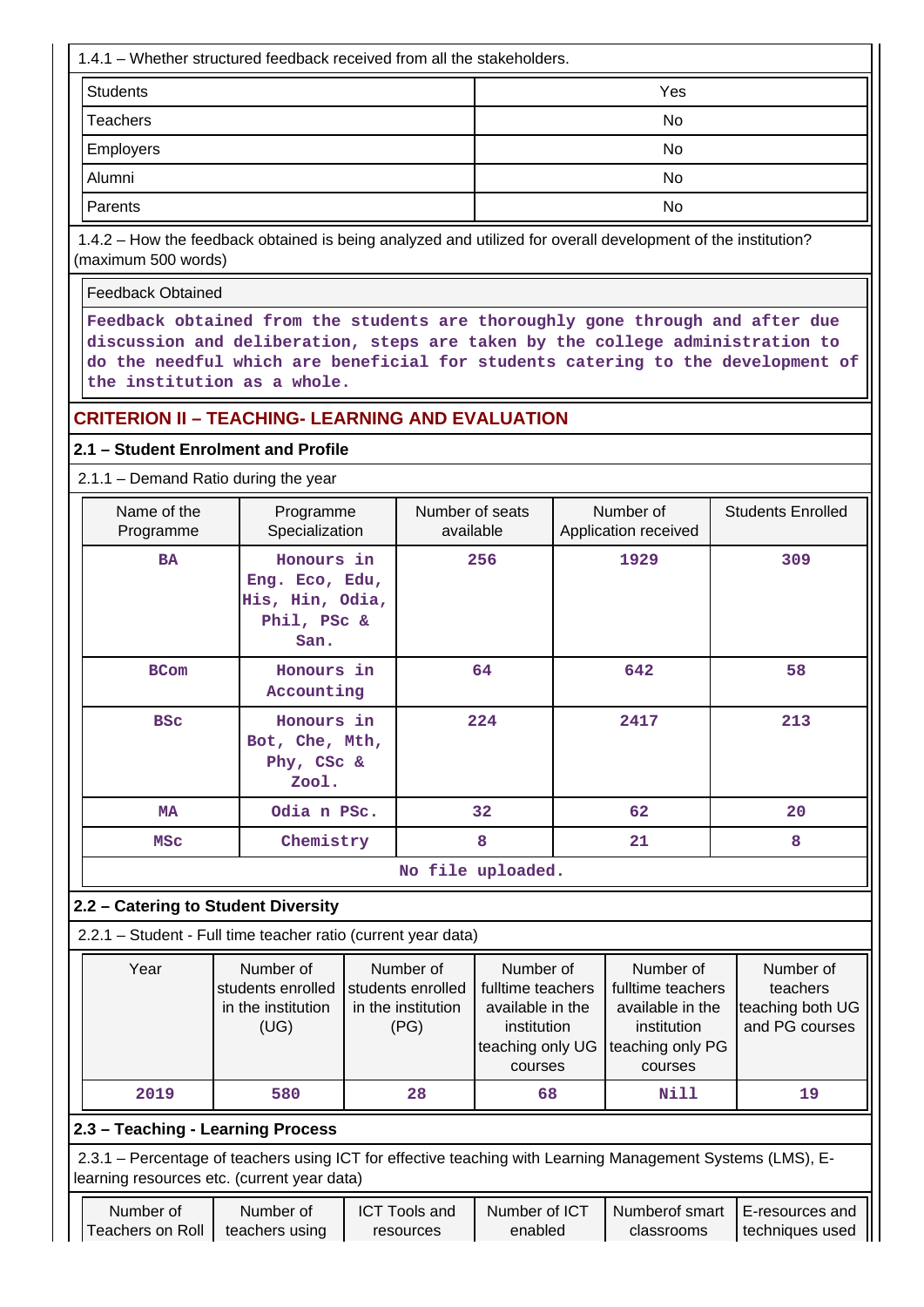|                                                                                                                                                                                                                                                                                                                                                                                                                                                                                                                                                                                                                                                                                                                                                                                                                                                                                                                                                                                                                      | ICT (LMS, e-<br>Resources) |                         |                                                                                                            | available                                               | Classrooms              |             |                                                                |            |                                                                                       |
|----------------------------------------------------------------------------------------------------------------------------------------------------------------------------------------------------------------------------------------------------------------------------------------------------------------------------------------------------------------------------------------------------------------------------------------------------------------------------------------------------------------------------------------------------------------------------------------------------------------------------------------------------------------------------------------------------------------------------------------------------------------------------------------------------------------------------------------------------------------------------------------------------------------------------------------------------------------------------------------------------------------------|----------------------------|-------------------------|------------------------------------------------------------------------------------------------------------|---------------------------------------------------------|-------------------------|-------------|----------------------------------------------------------------|------------|---------------------------------------------------------------------------------------|
| 68                                                                                                                                                                                                                                                                                                                                                                                                                                                                                                                                                                                                                                                                                                                                                                                                                                                                                                                                                                                                                   |                            | 30                      |                                                                                                            | 14                                                      | $\overline{\mathbf{4}}$ |             |                                                                | 4          | 5                                                                                     |
|                                                                                                                                                                                                                                                                                                                                                                                                                                                                                                                                                                                                                                                                                                                                                                                                                                                                                                                                                                                                                      |                            |                         |                                                                                                            | View File of ICT Tools and resources                    |                         |             |                                                                |            |                                                                                       |
|                                                                                                                                                                                                                                                                                                                                                                                                                                                                                                                                                                                                                                                                                                                                                                                                                                                                                                                                                                                                                      |                            |                         |                                                                                                            | View File of E-resources and techniques used            |                         |             |                                                                |            |                                                                                       |
| 2.3.2 - Students mentoring system available in the institution? Give details. (maximum 500 words)                                                                                                                                                                                                                                                                                                                                                                                                                                                                                                                                                                                                                                                                                                                                                                                                                                                                                                                    |                            |                         |                                                                                                            |                                                         |                         |             |                                                                |            |                                                                                       |
| Students of every department are divided as per the number of teachers available in the concerned department.<br>This system of classification is called proctorial system. Each group of students is headed by one teacher. The<br>teacher knows every student personally, maintains a personal record of data. All the problems of every student<br>of his group are looked into. May it be academic problem or any other difficulty faced by the student is taken care<br>of by the concerned teacher. Thereby a kind of personal relation is developed among the group members.<br>Academic problems are solved by giving of notes and other information available at hand. Study tours are also<br>conducted by those mentors. Recently the students of Botany and Zoology had gone for such a study tour<br>program headed by their mentors. Such information, with photographs, were already given on our website. Even<br>our physical education teacher and sports officer also mentor in sports and games. |                            |                         |                                                                                                            |                                                         |                         |             |                                                                |            |                                                                                       |
| Number of students enrolled in the<br>institution                                                                                                                                                                                                                                                                                                                                                                                                                                                                                                                                                                                                                                                                                                                                                                                                                                                                                                                                                                    |                            |                         |                                                                                                            | Number of fulltime teachers                             |                         |             |                                                                |            | Mentor: Mentee Ratio                                                                  |
| 608                                                                                                                                                                                                                                                                                                                                                                                                                                                                                                                                                                                                                                                                                                                                                                                                                                                                                                                                                                                                                  |                            |                         |                                                                                                            |                                                         | 68                      |             |                                                                |            | 1:9                                                                                   |
| 2.4 - Teacher Profile and Quality                                                                                                                                                                                                                                                                                                                                                                                                                                                                                                                                                                                                                                                                                                                                                                                                                                                                                                                                                                                    |                            |                         |                                                                                                            |                                                         |                         |             |                                                                |            |                                                                                       |
| 2.4.1 - Number of full time teachers appointed during the year                                                                                                                                                                                                                                                                                                                                                                                                                                                                                                                                                                                                                                                                                                                                                                                                                                                                                                                                                       |                            |                         |                                                                                                            |                                                         |                         |             |                                                                |            |                                                                                       |
| No. of sanctioned<br>positions                                                                                                                                                                                                                                                                                                                                                                                                                                                                                                                                                                                                                                                                                                                                                                                                                                                                                                                                                                                       |                            | No. of filled positions |                                                                                                            | Vacant positions                                        |                         |             | Positions filled during<br>the current year                    |            | No. of faculty with<br>Ph.D                                                           |
| 59                                                                                                                                                                                                                                                                                                                                                                                                                                                                                                                                                                                                                                                                                                                                                                                                                                                                                                                                                                                                                   |                            | 58                      |                                                                                                            | $\mathbf{1}$                                            |                         | 10          | 13                                                             |            |                                                                                       |
| 2.4.2 - Honours and recognition received by teachers (received awards, recognition, fellowships at State, National,<br>International level from Government, recognised bodies during the year)                                                                                                                                                                                                                                                                                                                                                                                                                                                                                                                                                                                                                                                                                                                                                                                                                       |                            |                         |                                                                                                            |                                                         |                         |             |                                                                |            |                                                                                       |
| Year of Award                                                                                                                                                                                                                                                                                                                                                                                                                                                                                                                                                                                                                                                                                                                                                                                                                                                                                                                                                                                                        |                            |                         | Name of full time teachers<br>receiving awards from<br>state level, national level,<br>international level |                                                         |                         | Designation |                                                                |            | Name of the award,<br>fellowship, received from<br>Government or recognized<br>bodies |
| 2020                                                                                                                                                                                                                                                                                                                                                                                                                                                                                                                                                                                                                                                                                                                                                                                                                                                                                                                                                                                                                 |                            |                         |                                                                                                            | Nill<br><b>NIL</b>                                      |                         |             |                                                                | <b>NIL</b> |                                                                                       |
|                                                                                                                                                                                                                                                                                                                                                                                                                                                                                                                                                                                                                                                                                                                                                                                                                                                                                                                                                                                                                      |                            |                         |                                                                                                            | No file uploaded.                                       |                         |             |                                                                |            |                                                                                       |
| 2.5 - Evaluation Process and Reforms                                                                                                                                                                                                                                                                                                                                                                                                                                                                                                                                                                                                                                                                                                                                                                                                                                                                                                                                                                                 |                            |                         |                                                                                                            |                                                         |                         |             |                                                                |            |                                                                                       |
| 2.5.1 – Number of days from the date of semester-end/ year- end examination till the declaration of results during<br>the year                                                                                                                                                                                                                                                                                                                                                                                                                                                                                                                                                                                                                                                                                                                                                                                                                                                                                       |                            |                         |                                                                                                            |                                                         |                         |             |                                                                |            |                                                                                       |
|                                                                                                                                                                                                                                                                                                                                                                                                                                                                                                                                                                                                                                                                                                                                                                                                                                                                                                                                                                                                                      |                            |                         |                                                                                                            |                                                         |                         |             |                                                                |            |                                                                                       |
| Programme Name                                                                                                                                                                                                                                                                                                                                                                                                                                                                                                                                                                                                                                                                                                                                                                                                                                                                                                                                                                                                       |                            | Programme Code          |                                                                                                            | Semester/year                                           |                         |             | Last date of the last<br>semester-end/year-<br>end examination |            | Date of declaration of<br>results of semester-<br>end/ year- end<br>examination       |
| <b>MA</b>                                                                                                                                                                                                                                                                                                                                                                                                                                                                                                                                                                                                                                                                                                                                                                                                                                                                                                                                                                                                            |                            | $_{\rm PG}$             |                                                                                                            |                                                         | ΙV                      |             | 29/09/2020                                                     |            | 20/10/2020                                                                            |
| <b>BA</b>                                                                                                                                                                                                                                                                                                                                                                                                                                                                                                                                                                                                                                                                                                                                                                                                                                                                                                                                                                                                            |                            | <b>UG</b>               |                                                                                                            |                                                         | VI                      |             | 30/09/2020                                                     |            | 20/10/2020                                                                            |
|                                                                                                                                                                                                                                                                                                                                                                                                                                                                                                                                                                                                                                                                                                                                                                                                                                                                                                                                                                                                                      |                            |                         |                                                                                                            | No file uploaded.                                       |                         |             |                                                                |            |                                                                                       |
| 2.5.2 - Average percentage of Student complaints/grievances about evaluation against total number appeared in<br>the examinations during the year                                                                                                                                                                                                                                                                                                                                                                                                                                                                                                                                                                                                                                                                                                                                                                                                                                                                    |                            |                         |                                                                                                            |                                                         |                         |             |                                                                |            |                                                                                       |
| Number of complaints or grievances<br>about evaluation                                                                                                                                                                                                                                                                                                                                                                                                                                                                                                                                                                                                                                                                                                                                                                                                                                                                                                                                                               |                            |                         |                                                                                                            | Total number of students appeared<br>in the examination |                         |             |                                                                |            | Percentage                                                                            |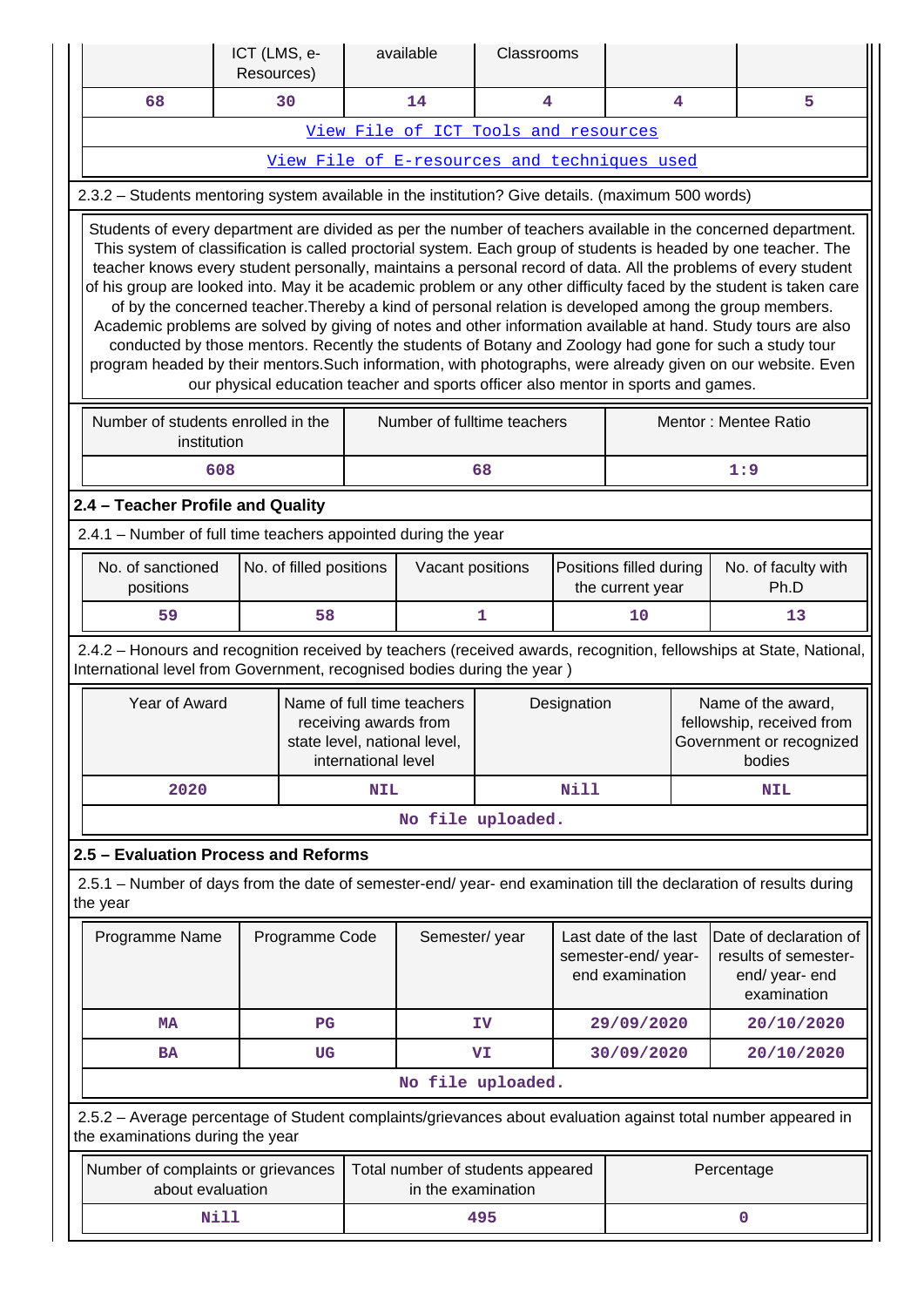### **2.6 – Student Performance and Learning Outcomes**

 2.6.1 – Program outcomes, program specific outcomes and course outcomes for all programs offered by the institution are stated and displayed in website of the institution (to provide the weblink)

<https://davcollegetitilagarh.org/on-time-graduation-otg/>

### 2.6.2 – Pass percentage of students

| Programme<br>Code | Programme<br>Name | Programme<br>Specialization                               | Number of<br>students<br>appeared in the<br>final year<br>examination | Number of<br>students passed<br>in final year<br>examination | Pass Percentage |
|-------------------|-------------------|-----------------------------------------------------------|-----------------------------------------------------------------------|--------------------------------------------------------------|-----------------|
| 05                | <b>MSC</b>        | Che                                                       | 8                                                                     | 8                                                            | 100             |
| 04                | МA                | Odi & Psc                                                 | 15                                                                    | 15                                                           | 100             |
| 03                | <b>BSC</b>        | Bot, Che,<br>Csc, Mth,<br>Phy & Zool.                     | 180                                                                   | 162                                                          | 89.74           |
| 02                | <b>BCom</b>       | Accountancy                                               | 49                                                                    | 43                                                           | 87.75           |
| 01                | <b>BA</b>         | Eco, Edu,<br>Eng, Hin,<br>His, Odi,<br>Phi, Psc, &<br>San | 256                                                                   | 195                                                          | 76.15           |
|                   |                   |                                                           | View File                                                             |                                                              |                 |

### **2.7 – Student Satisfaction Survey**

 2.7.1 – Student Satisfaction Survey (SSS) on overall institutional performance (Institution may design the questionnaire) (results and details be provided as weblink)

<https://davcollegetitilagarh.org/sss/>

## **CRITERION III – RESEARCH, INNOVATIONS AND EXTENSION**

### **3.1 – Promotion of Research and Facilities**

3.1.1 – The institution provides seed money to its teachers for research

| No                                                                                                        |                                                                                                        |                               |                           |                                    |  |  |  |  |  |
|-----------------------------------------------------------------------------------------------------------|--------------------------------------------------------------------------------------------------------|-------------------------------|---------------------------|------------------------------------|--|--|--|--|--|
| No file uploaded.                                                                                         |                                                                                                        |                               |                           |                                    |  |  |  |  |  |
| 3.1.2 – Teachers awarded National/International fellowship for advanced studies/ research during the year |                                                                                                        |                               |                           |                                    |  |  |  |  |  |
| <b>Type</b>                                                                                               | Name of the teacher<br>awarded the<br>fellowship                                                       | Name of the award             | Date of award             | Awarding agency                    |  |  |  |  |  |
| National                                                                                                  | <b>NIL</b>                                                                                             |                               | Nill                      | <b>NIL</b>                         |  |  |  |  |  |
| <u>View File</u>                                                                                          |                                                                                                        |                               |                           |                                    |  |  |  |  |  |
|                                                                                                           | 3.2 – Resource Mobilization for Research                                                               |                               |                           |                                    |  |  |  |  |  |
|                                                                                                           | 3.2.1 – Research funds sanctioned and received from various agencies, industry and other organisations |                               |                           |                                    |  |  |  |  |  |
| Nature of the Project                                                                                     | Duration                                                                                               | Name of the funding<br>agency | Total grant<br>sanctioned | Amount received<br>during the year |  |  |  |  |  |
| Total                                                                                                     | $\Omega$                                                                                               | <b>NIL</b>                    | O                         | 0                                  |  |  |  |  |  |
|                                                                                                           |                                                                                                        | View File                     |                           |                                    |  |  |  |  |  |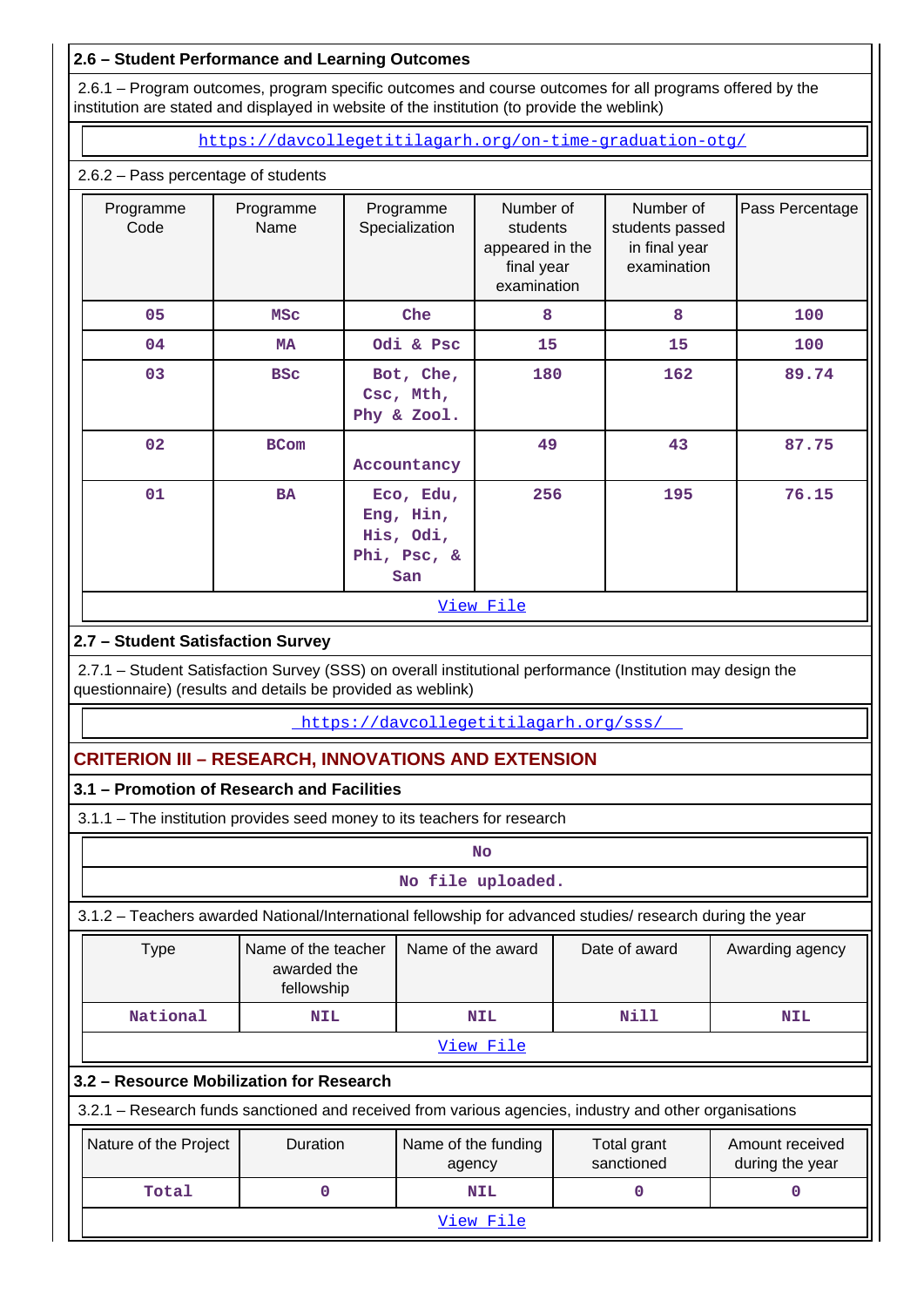3.2.2 – Number of ongoing research projects per teacher funded by government and non-government agencies during the years

## **3.3 – Innovation Ecosystem**

**0**

 3.3.1 – Workshops/Seminars Conducted on Intellectual Property Rights (IPR) and Industry-Academia Innovative practices during the year

|                        | Title of workshop/seminar                                                                                                                                             |                   |                 |                  | Name of the Dept.      |                         |                         |               |                                                 | Date        |                                          |
|------------------------|-----------------------------------------------------------------------------------------------------------------------------------------------------------------------|-------------------|-----------------|------------------|------------------------|-------------------------|-------------------------|---------------|-------------------------------------------------|-------------|------------------------------------------|
|                        |                                                                                                                                                                       | <b>NIL</b>        |                 |                  |                        | <b>NIL</b>              |                         |               |                                                 | <b>Nill</b> |                                          |
|                        |                                                                                                                                                                       |                   |                 |                  | No file uploaded.      |                         |                         |               |                                                 |             |                                          |
|                        | 3.3.2 - Awards for Innovation won by Institution/Teachers/Research scholars/Students during the year                                                                  |                   |                 |                  |                        |                         |                         |               |                                                 |             |                                          |
|                        | Title of the innovation                                                                                                                                               |                   | Name of Awardee |                  | Awarding Agency        |                         |                         | Date of award |                                                 |             | Category                                 |
|                        | Nill<br><b>NIL</b><br><b>NIL</b><br><b>NIL</b><br><b>NA</b>                                                                                                           |                   |                 |                  |                        |                         |                         |               |                                                 |             |                                          |
|                        |                                                                                                                                                                       |                   |                 |                  | No file uploaded.      |                         |                         |               |                                                 |             |                                          |
|                        | 3.3.3 - No. of Incubation centre created, start-ups incubated on campus during the year                                                                               |                   |                 |                  |                        |                         |                         |               |                                                 |             |                                          |
|                        | Incubation<br>Center                                                                                                                                                  | Name              |                 | Sponsered By     |                        |                         | Name of the<br>Start-up |               | Nature of Start-<br>up                          |             | Date of<br>Commencement                  |
|                        | <b>NIL</b>                                                                                                                                                            |                   | <b>NIL</b>      |                  | <b>NA</b>              |                         | <b>NA</b>               |               | <b>NA</b>                                       |             | Nill                                     |
|                        |                                                                                                                                                                       |                   |                 |                  | No file uploaded.      |                         |                         |               |                                                 |             |                                          |
|                        | 3.4 - Research Publications and Awards                                                                                                                                |                   |                 |                  |                        |                         |                         |               |                                                 |             |                                          |
|                        | $3.4.1$ – Ph. Ds awarded during the year                                                                                                                              |                   |                 |                  |                        |                         |                         |               |                                                 |             |                                          |
| Name of the Department |                                                                                                                                                                       |                   |                 |                  |                        | Number of PhD's Awarded |                         |               |                                                 |             |                                          |
|                        |                                                                                                                                                                       |                   | Chemistry       |                  |                        |                         |                         |               | 1                                               |             |                                          |
|                        | 3.4.2 - Research Publications in the Journals notified on UGC website during the year                                                                                 |                   |                 |                  |                        |                         |                         |               |                                                 |             |                                          |
|                        | <b>Type</b>                                                                                                                                                           |                   |                 | Department       |                        | Number of Publication   |                         |               | Average Impact Factor (if<br>any)               |             |                                          |
|                        | National                                                                                                                                                              |                   |                 | <b>NIL</b>       |                        | Nill                    |                         |               |                                                 | 0           |                                          |
|                        |                                                                                                                                                                       |                   |                 |                  |                        | View File               |                         |               |                                                 |             |                                          |
|                        | 3.4.3 - Books and Chapters in edited Volumes / Books published, and papers in National/International Conference<br>Proceedings per Teacher during the year            |                   |                 |                  |                        |                         |                         |               |                                                 |             |                                          |
|                        |                                                                                                                                                                       | Department        |                 |                  |                        | Number of Publication   |                         |               |                                                 |             |                                          |
|                        |                                                                                                                                                                       |                   | English         |                  |                        |                         |                         |               | 1                                               |             |                                          |
|                        |                                                                                                                                                                       |                   |                 |                  | No file uploaded.      |                         |                         |               |                                                 |             |                                          |
|                        | 3.4.4 - Patents published/awarded during the year                                                                                                                     |                   |                 |                  |                        |                         |                         |               |                                                 |             |                                          |
|                        | <b>Patent Details</b>                                                                                                                                                 |                   |                 | Patent status    |                        |                         | <b>Patent Number</b>    |               |                                                 |             | Date of Award                            |
|                        | <b>NIL</b>                                                                                                                                                            |                   |                 | Nill             |                        |                         | 0                       |               |                                                 |             | Nill                                     |
|                        |                                                                                                                                                                       |                   |                 |                  | No file uploaded.      |                         |                         |               |                                                 |             |                                          |
|                        | 3.4.5 - Bibliometrics of the publications during the last academic year based on average citation index in Scopus/<br>Web of Science or PubMed/ Indian Citation Index |                   |                 |                  |                        |                         |                         |               |                                                 |             |                                          |
|                        | Title of the<br>Paper                                                                                                                                                 | Name of<br>Author |                 | Title of journal | Year of<br>publication |                         | <b>Citation Index</b>   |               | Institutional<br>affiliation as<br>mentioned in |             | Number of<br>citations<br>excluding self |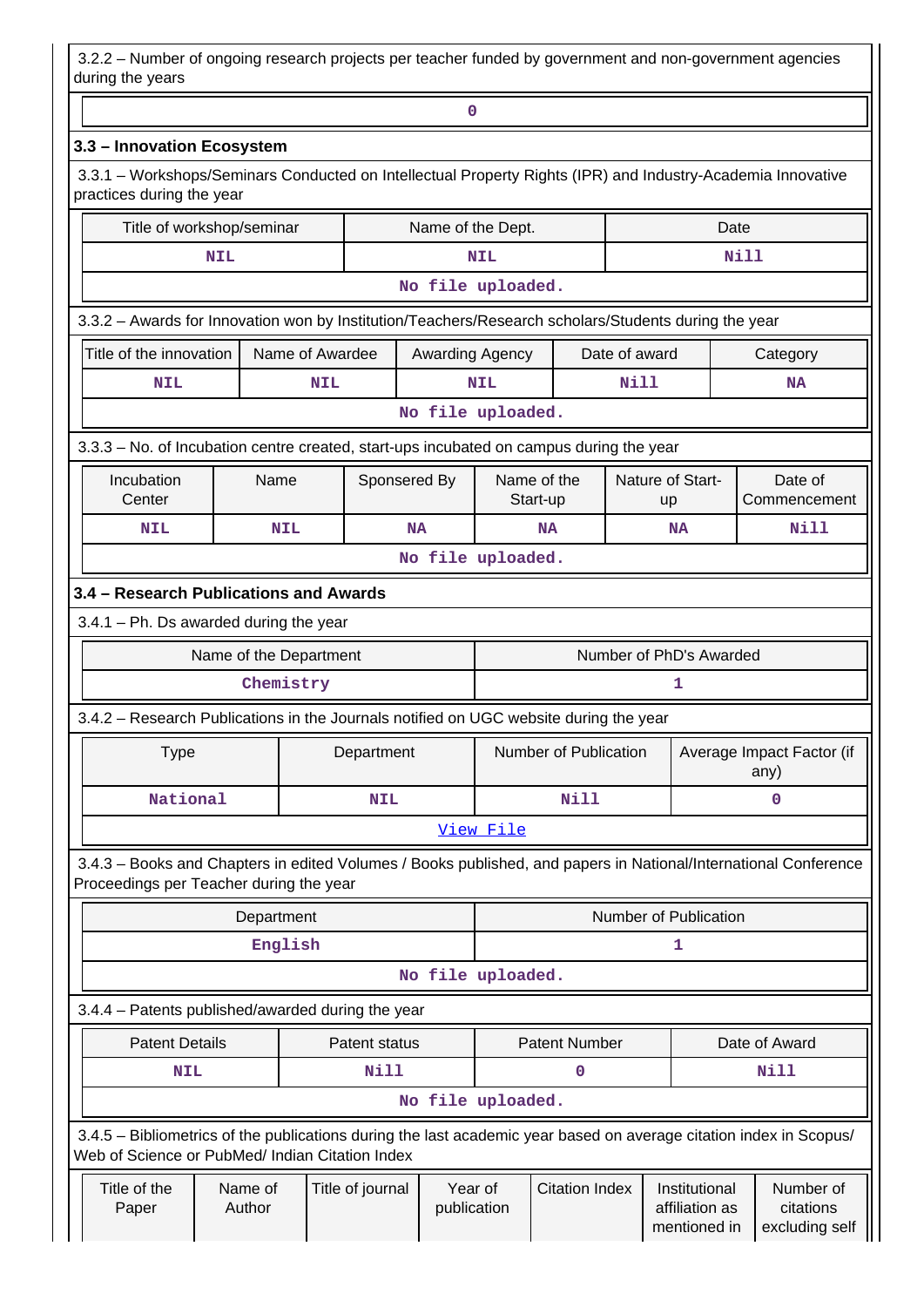|                                                                                                                                                                                                                                                                |                   |                                                    |                              |                        |                                                          | the publication                                      |                          | citation                                                           |
|----------------------------------------------------------------------------------------------------------------------------------------------------------------------------------------------------------------------------------------------------------------|-------------------|----------------------------------------------------|------------------------------|------------------------|----------------------------------------------------------|------------------------------------------------------|--------------------------|--------------------------------------------------------------------|
| <b>NIL</b>                                                                                                                                                                                                                                                     | $\mathbf 0$       | <b>NIL</b>                                         |                              | <b>Nill</b>            | $\mathbf{O}$                                             | <b>NA</b>                                            |                          | <b>Nill</b>                                                        |
|                                                                                                                                                                                                                                                                |                   |                                                    | No file uploaded.            |                        |                                                          |                                                      |                          |                                                                    |
| 3.4.6 - h-Index of the Institutional Publications during the year. (based on Scopus/ Web of science)                                                                                                                                                           |                   |                                                    |                              |                        |                                                          |                                                      |                          |                                                                    |
| Title of the<br>Paper                                                                                                                                                                                                                                          | Name of<br>Author | Title of journal                                   |                              | Year of<br>publication | h-index                                                  | Number of<br>citations<br>excluding self<br>citation |                          | Institutional<br>affiliation as<br>mentioned in<br>the publication |
| <b>NIL</b>                                                                                                                                                                                                                                                     | <b>NIL</b>        | <b>NA</b>                                          |                              | <b>Nill</b>            | <b>Nill</b>                                              |                                                      | <b>Nill</b><br><b>NA</b> |                                                                    |
|                                                                                                                                                                                                                                                                |                   |                                                    | No file uploaded.            |                        |                                                          |                                                      |                          |                                                                    |
| 3.4.7 - Faculty participation in Seminars/Conferences and Symposia during the year                                                                                                                                                                             |                   |                                                    |                              |                        |                                                          |                                                      |                          |                                                                    |
| Number of Faculty                                                                                                                                                                                                                                              |                   | International                                      |                              | National               | <b>State</b>                                             |                                                      |                          | Local                                                              |
| Presented<br>papers                                                                                                                                                                                                                                            |                   | 1                                                  |                              | <b>Nill</b>            | <b>Nill</b>                                              |                                                      |                          | <b>Nill</b>                                                        |
| Attended/Semi<br>nars/Workshops                                                                                                                                                                                                                                |                   | 5                                                  |                              | 9                      | 6                                                        |                                                      |                          | 1                                                                  |
|                                                                                                                                                                                                                                                                |                   |                                                    | No file uploaded.            |                        |                                                          |                                                      |                          |                                                                    |
| 3.5 - Consultancy                                                                                                                                                                                                                                              |                   |                                                    |                              |                        |                                                          |                                                      |                          |                                                                    |
| 3.5.1 - Revenue generated from Consultancy during the year                                                                                                                                                                                                     |                   |                                                    |                              |                        |                                                          |                                                      |                          |                                                                    |
| Name of the Consultan(s)<br>Name of consultancy<br>Consulting/Sponsoring<br>Revenue generated<br>(amount in rupees)<br>department<br>project<br>Agency                                                                                                         |                   |                                                    |                              |                        |                                                          |                                                      |                          |                                                                    |
| 0<br><b>NA</b><br><b>NA</b><br><b>NA</b>                                                                                                                                                                                                                       |                   |                                                    |                              |                        |                                                          |                                                      |                          |                                                                    |
|                                                                                                                                                                                                                                                                |                   |                                                    | No file uploaded.            |                        |                                                          |                                                      |                          |                                                                    |
| 3.5.2 – Revenue generated from Corporate Training by the institution during the year                                                                                                                                                                           |                   |                                                    |                              |                        |                                                          |                                                      |                          |                                                                    |
| Name of the<br>Title of the<br>Consultan(s)<br>programme                                                                                                                                                                                                       |                   |                                                    | Agency seeking /<br>training |                        |                                                          | Revenue generated<br>(amount in rupees)              |                          |                                                                    |
| department                                                                                                                                                                                                                                                     |                   |                                                    |                              |                        |                                                          |                                                      |                          |                                                                    |
| <b>NA</b>                                                                                                                                                                                                                                                      |                   | <b>NA</b>                                          |                              | <b>NA</b>              | $\mathbf{0}$                                             |                                                      |                          | 0                                                                  |
|                                                                                                                                                                                                                                                                |                   |                                                    | No file uploaded.            |                        |                                                          |                                                      |                          |                                                                    |
|                                                                                                                                                                                                                                                                |                   |                                                    |                              |                        |                                                          |                                                      |                          |                                                                    |
|                                                                                                                                                                                                                                                                |                   |                                                    |                              |                        |                                                          |                                                      |                          |                                                                    |
| Title of the activities                                                                                                                                                                                                                                        |                   | Organising unit/agency/<br>collaborating agency    |                              |                        | Number of teachers<br>participated in such<br>activities |                                                      |                          | Number of students<br>participated in such<br>activities           |
| <b>Blood Donation</b>                                                                                                                                                                                                                                          |                   | Odia daily<br>newspaper                            | The Sambad $-$ a             |                        | 5.                                                       |                                                      |                          | 34                                                                 |
| 3.6 - Extension Activities<br>3.6.1 – Number of extension and outreach programmes conducted in collaboration with industry, community and<br>Non- Government Organisations through NSS/NCC/Red cross/Youth Red Cross (YRC) etc., during the year<br>Plantation |                   | Sahitya Ghara - a<br>constituent of The<br>Sambad. |                              |                        | 7                                                        |                                                      |                          | 52                                                                 |
| Oath taking                                                                                                                                                                                                                                                    |                   |                                                    | Govt of Odisha               |                        | 36                                                       |                                                      |                          | Number of trainees<br>200                                          |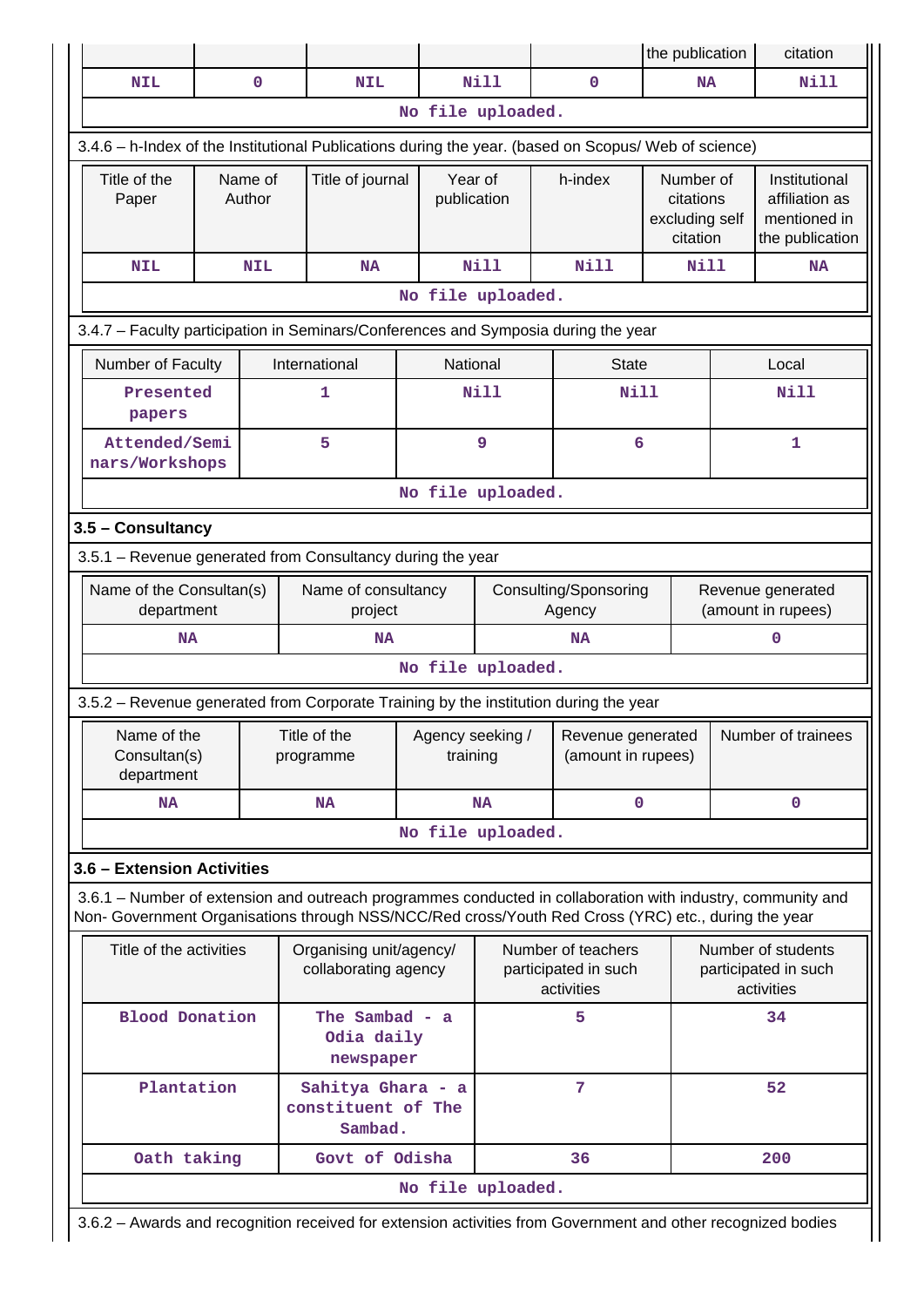| Name of the activity                                                                                                                                                                                                   |                         |                                                    | Award/Recognition  |                                                                                                   |                                            | <b>Awarding Bodies</b> |                                                         | Number of students<br><b>Benefited</b>                  |                                                |
|------------------------------------------------------------------------------------------------------------------------------------------------------------------------------------------------------------------------|-------------------------|----------------------------------------------------|--------------------|---------------------------------------------------------------------------------------------------|--------------------------------------------|------------------------|---------------------------------------------------------|---------------------------------------------------------|------------------------------------------------|
| <b>NIL</b>                                                                                                                                                                                                             |                         |                                                    | <b>NA</b>          |                                                                                                   |                                            | <b>NA</b>              |                                                         |                                                         | <b>Nill</b>                                    |
|                                                                                                                                                                                                                        |                         |                                                    |                    |                                                                                                   | No file uploaded.                          |                        |                                                         |                                                         |                                                |
| 3.6.3 - Students participating in extension activities with Government Organisations, Non-Government<br>Organisations and programmes such as Swachh Bharat, Aids Awareness, Gender Issue, etc. during the year         |                         |                                                    |                    |                                                                                                   |                                            |                        |                                                         |                                                         |                                                |
| Name of the scheme                                                                                                                                                                                                     |                         | Organising unit/Agen<br>cy/collaborating<br>agency |                    | Name of the activity                                                                              |                                            |                        | Number of teachers<br>participated in such<br>activites | Number of students<br>participated in such<br>activites |                                                |
| <b>NA</b>                                                                                                                                                                                                              |                         | <b>NA</b>                                          |                    |                                                                                                   | <b>NA</b>                                  | Nill                   |                                                         |                                                         | <b>Nill</b>                                    |
|                                                                                                                                                                                                                        |                         |                                                    |                    |                                                                                                   | No file uploaded.                          |                        |                                                         |                                                         |                                                |
| 3.7 - Collaborations                                                                                                                                                                                                   |                         |                                                    |                    |                                                                                                   |                                            |                        |                                                         |                                                         |                                                |
| 3.7.1 – Number of Collaborative activities for research, faculty exchange, student exchange during the year                                                                                                            |                         |                                                    |                    |                                                                                                   |                                            |                        |                                                         |                                                         |                                                |
| Nature of activity                                                                                                                                                                                                     |                         |                                                    | Participant        |                                                                                                   | Source of financial support                |                        |                                                         |                                                         | Duration                                       |
| NIL                                                                                                                                                                                                                    |                         |                                                    | NIL                |                                                                                                   |                                            | NA                     |                                                         |                                                         | 0                                              |
|                                                                                                                                                                                                                        |                         |                                                    |                    |                                                                                                   | No file uploaded.                          |                        |                                                         |                                                         |                                                |
| 3.7.2 - Linkages with institutions/industries for internship, on-the- job training, project work, sharing of research<br>facilities etc. during the year                                                               |                         |                                                    |                    |                                                                                                   |                                            |                        |                                                         |                                                         |                                                |
| Nature of linkage                                                                                                                                                                                                      | Title of the<br>linkage |                                                    |                    | Name of the<br>partnering<br>institution/<br>industry<br>/research lab<br>with contact<br>details | <b>Duration From</b><br><b>Duration To</b> |                        |                                                         | Participant                                             |                                                |
| <b>NIL</b>                                                                                                                                                                                                             |                         | NA                                                 |                    | NA                                                                                                | Nill                                       |                        |                                                         | Nill                                                    | 0                                              |
| 3.7.3 – MoUs signed with institutions of national, international importance, other institutions, industries, corporate                                                                                                 |                         |                                                    |                    |                                                                                                   | No file uploaded.                          |                        |                                                         |                                                         |                                                |
|                                                                                                                                                                                                                        |                         |                                                    |                    |                                                                                                   |                                            |                        |                                                         |                                                         |                                                |
| Organisation                                                                                                                                                                                                           |                         |                                                    | Date of MoU signed |                                                                                                   |                                            | Purpose/Activities     |                                                         |                                                         | Number of<br>students/teachers                 |
| <b>NIL</b>                                                                                                                                                                                                             |                         |                                                    | <b>Nill</b>        |                                                                                                   |                                            | NA                     |                                                         |                                                         | <b>Nill</b>                                    |
|                                                                                                                                                                                                                        |                         |                                                    |                    |                                                                                                   | No file uploaded.                          |                        |                                                         |                                                         |                                                |
|                                                                                                                                                                                                                        |                         |                                                    |                    |                                                                                                   |                                            |                        |                                                         |                                                         |                                                |
|                                                                                                                                                                                                                        |                         |                                                    |                    |                                                                                                   |                                            |                        |                                                         |                                                         |                                                |
| houses etc. during the year<br><b>CRITERION IV - INFRASTRUCTURE AND LEARNING RESOURCES</b><br>4.1 - Physical Facilities<br>4.1.1 - Budget allocation, excluding salary for infrastructure augmentation during the year |                         |                                                    |                    |                                                                                                   |                                            |                        |                                                         |                                                         | participated under MoUs                        |
| Budget allocated for infrastructure augmentation                                                                                                                                                                       |                         |                                                    |                    |                                                                                                   |                                            |                        |                                                         |                                                         | Budget utilized for infrastructure development |
|                                                                                                                                                                                                                        |                         | 1350000                                            |                    |                                                                                                   |                                            |                        |                                                         | 698400                                                  |                                                |
|                                                                                                                                                                                                                        |                         |                                                    |                    |                                                                                                   |                                            |                        |                                                         |                                                         |                                                |
| 4.1.2 - Details of augmentation in infrastructure facilities during the year                                                                                                                                           | <b>Facilities</b>       |                                                    |                    |                                                                                                   |                                            |                        | <b>Existing or Newly Added</b>                          |                                                         |                                                |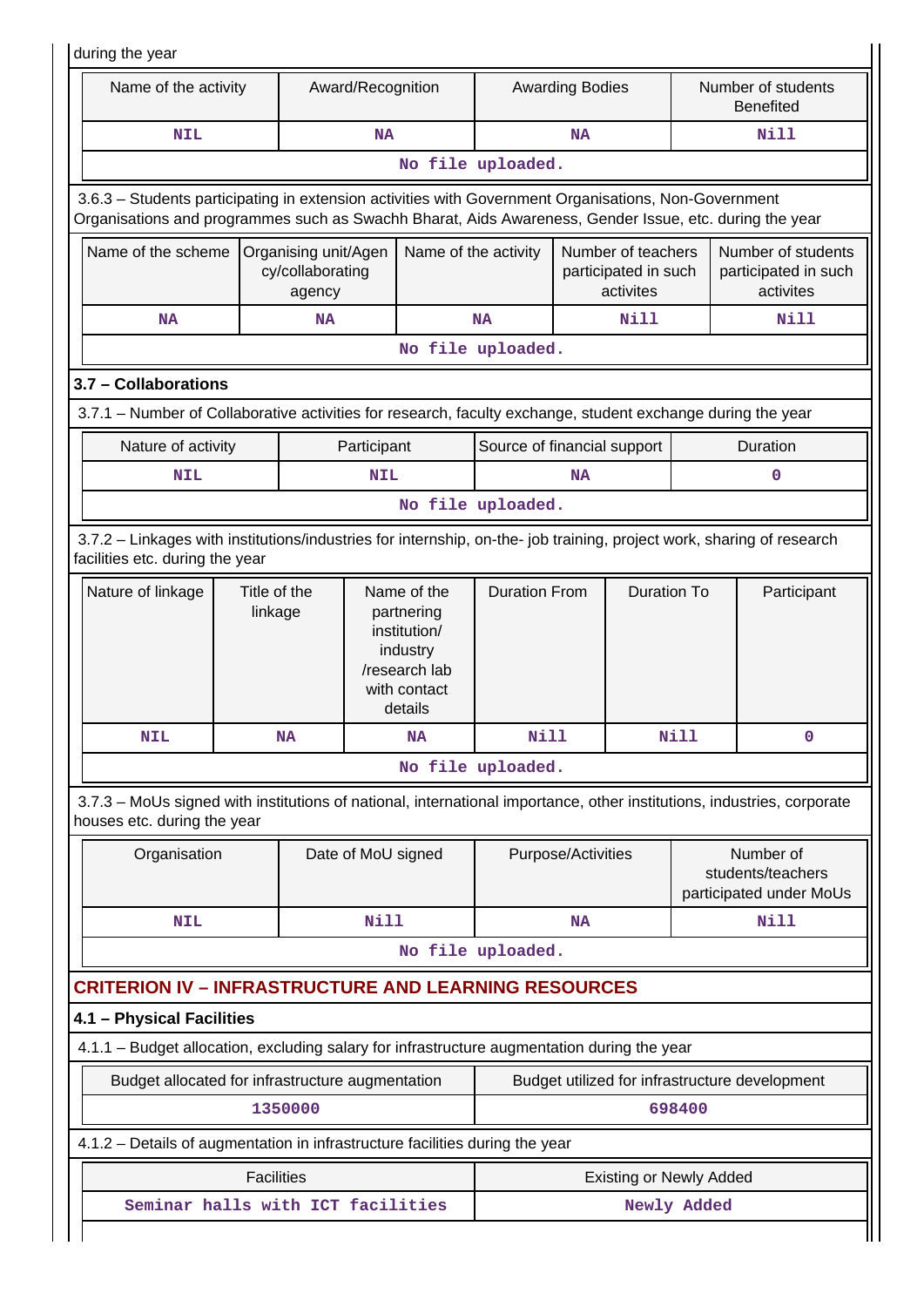|                                                                                                                                                                                                                                                         |                                           |                 |            |                                             |                                          | No file uploaded.   |                                                     |                    |                                 |                                                   |               |
|---------------------------------------------------------------------------------------------------------------------------------------------------------------------------------------------------------------------------------------------------------|-------------------------------------------|-----------------|------------|---------------------------------------------|------------------------------------------|---------------------|-----------------------------------------------------|--------------------|---------------------------------|---------------------------------------------------|---------------|
| 4.2 - Library as a Learning Resource                                                                                                                                                                                                                    |                                           |                 |            |                                             |                                          |                     |                                                     |                    |                                 |                                                   |               |
| 4.2.1 - Library is automated {Integrated Library Management System (ILMS)}                                                                                                                                                                              |                                           |                 |            |                                             |                                          |                     |                                                     |                    |                                 |                                                   |               |
|                                                                                                                                                                                                                                                         | Name of the ILMS<br>software              |                 |            | Nature of automation (fully<br>or patially) |                                          | Version             |                                                     |                    | Year of automation              |                                                   |               |
| The Free Lancer<br>Fully                                                                                                                                                                                                                                |                                           |                 |            |                                             |                                          |                     | 2017                                                |                    |                                 | 2019                                              |               |
| 4.2.2 - Library Services                                                                                                                                                                                                                                |                                           |                 |            |                                             |                                          |                     |                                                     |                    |                                 |                                                   |               |
| Library<br>Service Type                                                                                                                                                                                                                                 | Existing                                  |                 |            |                                             | Newly Added                              |                     |                                                     | Total              |                                 |                                                   |               |
| Text<br><b>Books</b>                                                                                                                                                                                                                                    |                                           | 13370           |            | 1300959                                     |                                          | 378                 | 127463                                              |                    | 13748                           |                                                   | 1428422       |
| Reference<br><b>Books</b>                                                                                                                                                                                                                               |                                           | 19423           |            | 1790683                                     |                                          | 99                  | 32537                                               |                    | 19522                           |                                                   | 1823220       |
| Journals                                                                                                                                                                                                                                                |                                           | 39              |            | 149952                                      |                                          | $\mathbf{1}$        | 4500                                                |                    | 40                              |                                                   | 154452        |
|                                                                                                                                                                                                                                                         |                                           |                 |            |                                             |                                          | No file uploaded.   |                                                     |                    |                                 |                                                   |               |
| 4.2.3 - E-content developed by teachers such as: e-PG- Pathshala, CEC (under e-PG- Pathshala CEC (Under<br>Graduate) SWAYAM other MOOCs platform NPTEL/NMEICT/any other Government initiatives & institutional<br>(Learning Management System (LMS) etc |                                           |                 |            |                                             |                                          |                     |                                                     |                    |                                 |                                                   |               |
|                                                                                                                                                                                                                                                         | Name of the Teacher<br>Name of the Module |                 |            |                                             | Platform on which module<br>is developed |                     |                                                     |                    | Date of launching e-<br>content |                                                   |               |
| <b>NIL</b>                                                                                                                                                                                                                                              |                                           |                 | <b>NA</b>  |                                             |                                          | <b>NA</b>           |                                                     |                    |                                 | Nill                                              |               |
|                                                                                                                                                                                                                                                         | No file uploaded.                         |                 |            |                                             |                                          |                     |                                                     |                    |                                 |                                                   |               |
| 4.3 - IT Infrastructure                                                                                                                                                                                                                                 |                                           |                 |            |                                             |                                          |                     |                                                     |                    |                                 |                                                   |               |
| 4.3.1 - Technology Upgradation (overall)                                                                                                                                                                                                                |                                           |                 |            |                                             |                                          |                     |                                                     |                    |                                 |                                                   |               |
| <b>Type</b>                                                                                                                                                                                                                                             | <b>Total Co</b><br>mputers                | Computer<br>Lab |            | Internet                                    | <b>Browsing</b><br>centers               | Computer<br>Centers | Office                                              | Departme<br>nts    |                                 | Available<br><b>Bandwidt</b><br>h (MBPS/<br>GBPS) | <b>Others</b> |
| Existin<br>g                                                                                                                                                                                                                                            | 57                                        | 3               |            | 12                                          | $\mathbf 0$                              | $\mathbf 0$         | 13                                                  | 8                  |                                 | 512                                               | $\mathbf 0$   |
| Added                                                                                                                                                                                                                                                   | 0                                         | 0               |            | $\mathbf 0$                                 | $\mathbf 0$                              | $\mathbf 0$         | $\mathbf 0$                                         | $\mathbf 0$        |                                 | $\mathbf 0$                                       | $\mathbf 0$   |
| Total                                                                                                                                                                                                                                                   | 57                                        | 3               |            | 12                                          | 0                                        | 0                   | 13                                                  | 8                  |                                 | 512                                               | $\mathbf 0$   |
| 4.3.2 - Bandwidth available of internet connection in the Institution (Leased line)                                                                                                                                                                     |                                           |                 |            |                                             |                                          |                     |                                                     |                    |                                 |                                                   |               |
|                                                                                                                                                                                                                                                         |                                           |                 |            |                                             |                                          | 512 MBPS/ GBPS      |                                                     |                    |                                 |                                                   |               |
| 4.3.3 - Facility for e-content                                                                                                                                                                                                                          |                                           |                 |            |                                             |                                          |                     |                                                     |                    |                                 |                                                   |               |
|                                                                                                                                                                                                                                                         |                                           |                 |            | Name of the e-content development facility  |                                          |                     | Provide the link of the videos and media centre and | recording facility |                                 |                                                   |               |
|                                                                                                                                                                                                                                                         |                                           |                 | <b>NIL</b> |                                             |                                          |                     |                                                     | <u>NA</u>          |                                 |                                                   |               |
| 4.4 - Maintenance of Campus Infrastructure                                                                                                                                                                                                              |                                           |                 |            |                                             |                                          |                     |                                                     |                    |                                 |                                                   |               |
| 4.4.1 - Expenditure incurred on maintenance of physical facilities and academic support facilities, excluding salary<br>component, during the year                                                                                                      |                                           |                 |            |                                             |                                          |                     |                                                     |                    |                                 |                                                   |               |
|                                                                                                                                                                                                                                                         | Assigned Budget on                        |                 |            | Expenditure incurred on                     |                                          |                     | Assigned budget on                                  |                    |                                 | Expenditure incurredon                            |               |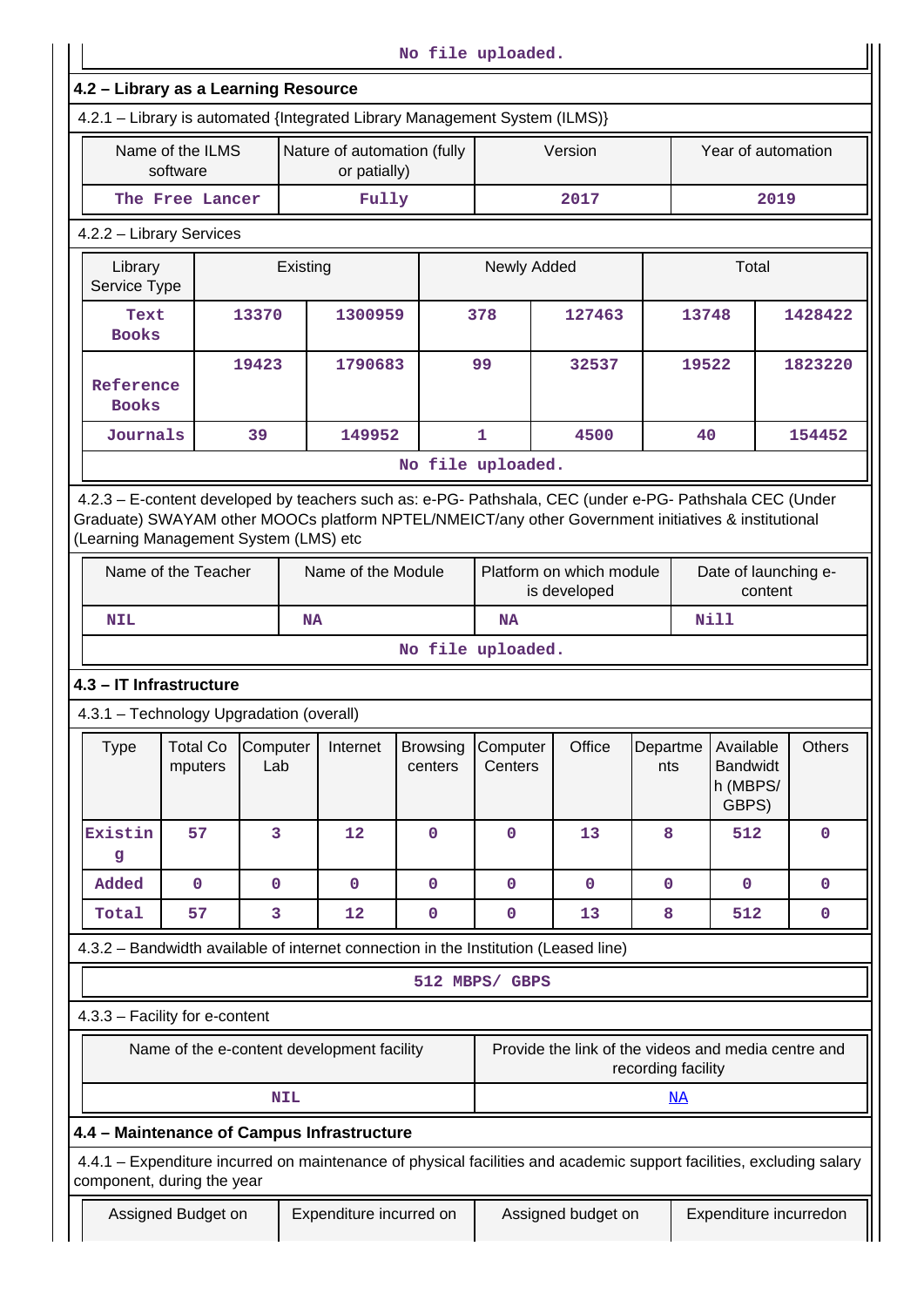| academic facilities | maintenance of academic<br><b>facilities</b> | physical facilities | maintenance of physical<br>facilites |
|---------------------|----------------------------------------------|---------------------|--------------------------------------|
| 485000              | 658500                                       | 1350000             | 698400                               |

 4.4.2 – Procedures and policies for maintaining and utilizing physical, academic and support facilities - laboratory, library, sports complex, computers, classrooms etc. (maximum 500 words) (information to be available in institutional Website)

 **For any construction work to be undertaken by the college, the proposal is placed before the Governing Body. After getting the approval from the Governing Body, plan and estimate are invited from concerned government agencies. Then the order is placed either to the said agencies or to registered private agencies to undertake the works and to submit the utilization certificate within the due time. For the maintenance of physical, academic and support facilities we have different policies and procedures. We have three different procedures for maintenance of physical facilities. For the purpose of maintenance of classrooms, library and laboratory, the governmental agencies provide the funds and maintenance is done as per the rules of the government. For the support facilities, students' contribution plays a lead role, though sometimes external agencies also contribute. And the maintenance of computer labs for self financing course, the cost is obtained from those students' contributions exclusively. Above all, the governing body has empowered the principal to spend a maximum amount not exceeding rupees fifty thousand from the college fund in case of exigencies or shortage of funds. The procedure of utilizing the laboratories is that those remain open as long as classes are going on and often labs remain open for more than usual times till the completion of some particular experiment. All these facilities are utilized and maintained by the respective departments. But the class rooms and the equipment used in it are in charge of a selected group of staff members. The account of all such equipments is kept in their charge so that maintenance, replacement and induction could be done easily. At the closure of every academic session the account is maintained properly and the report is placed before the governing body. Accordingly the governing body makes the plan and program for the next academic session.**

<https://davcollegetitilagarh.org/wp-content/uploads/2021/12/Procedure-Policies-1.pdf>

## **CRITERION V – STUDENT SUPPORT AND PROGRESSION**

|  | 5.1 - Student Support |  |
|--|-----------------------|--|
|--|-----------------------|--|

5.1.1 – Scholarships and Financial Support

|                                         | Name/Title of the scheme   | Number of students | Amount in Rupees |  |  |  |  |  |  |
|-----------------------------------------|----------------------------|--------------------|------------------|--|--|--|--|--|--|
| Financial Support<br>from institution   | Post Matric<br>Scholarship | 582                | 5725885          |  |  |  |  |  |  |
| Financial Support<br>from Other Sources |                            |                    |                  |  |  |  |  |  |  |
| a) National                             |                            | Nill               | 0                |  |  |  |  |  |  |
| b) International                        |                            |                    | 0                |  |  |  |  |  |  |
|                                         | No file uploaded.          |                    |                  |  |  |  |  |  |  |

 5.1.2 – Number of capability enhancement and development schemes such as Soft skill development, Remedial coaching, Language lab, Bridge courses, Yoga, Meditation, Personal Counselling and Mentoring etc.,

| Name of the capability<br>enhancement scheme | Date of implemetation | Number of students<br>enrolled | Agencies involved        |
|----------------------------------------------|-----------------------|--------------------------------|--------------------------|
| Spoken English<br>Class                      | 22/07/2019            | 40                             | Department of<br>English |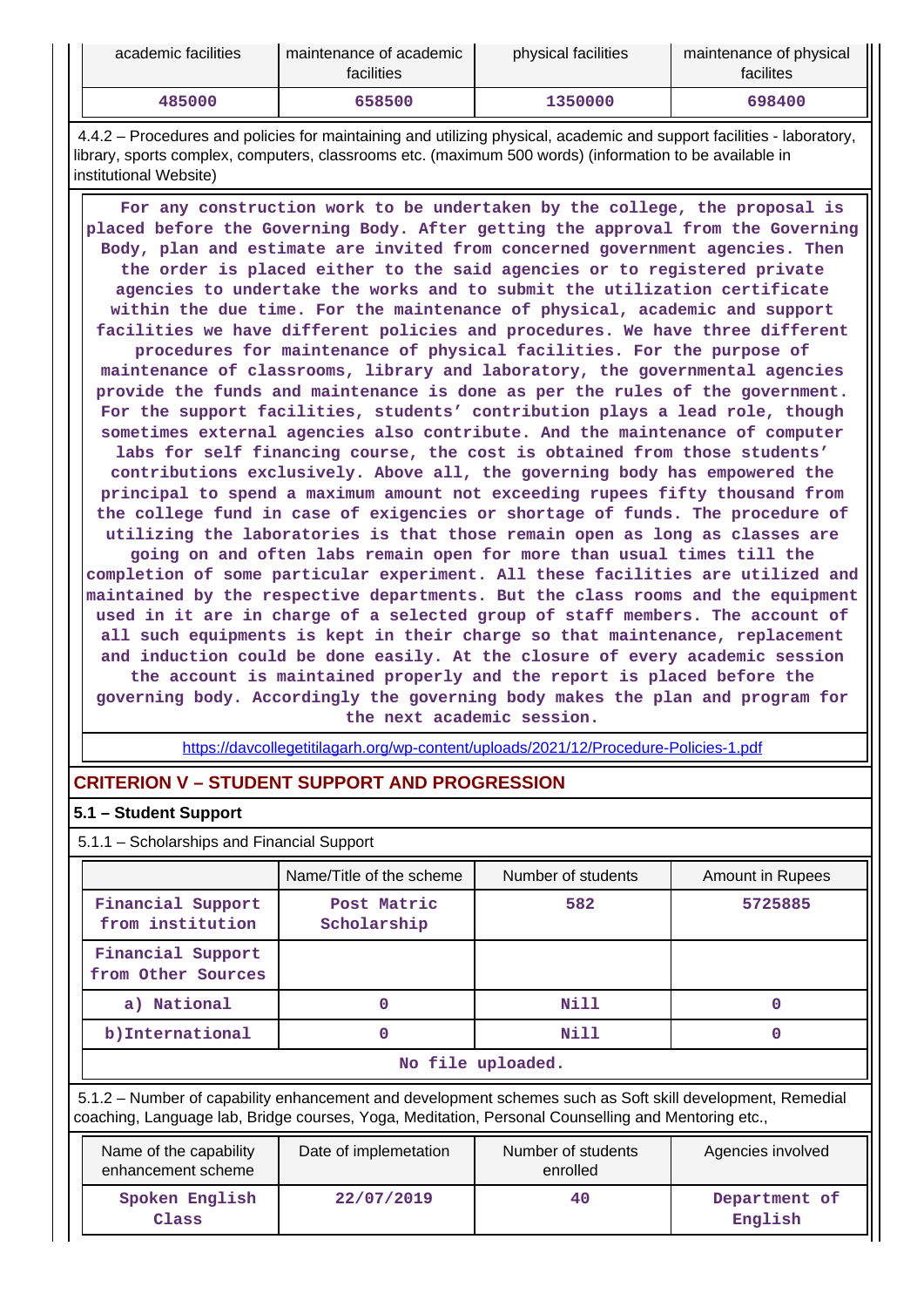|                                                                                                                                                                                        |                                                                                                                                          |                                                                      | No file uploaded.                                                           |                                                              |                                     |  |  |  |  |  |
|----------------------------------------------------------------------------------------------------------------------------------------------------------------------------------------|------------------------------------------------------------------------------------------------------------------------------------------|----------------------------------------------------------------------|-----------------------------------------------------------------------------|--------------------------------------------------------------|-------------------------------------|--|--|--|--|--|
|                                                                                                                                                                                        | 5.1.3 – Students benefited by guidance for competitive examinations and career counselling offered by the<br>institution during the year |                                                                      |                                                                             |                                                              |                                     |  |  |  |  |  |
| Year                                                                                                                                                                                   | Name of the<br>scheme                                                                                                                    | Number of<br>benefited<br>students for<br>competitive<br>examination | Number of<br>benefited<br>students by<br>career<br>counseling<br>activities | Number of<br>students who<br>have passedin<br>the comp. exam | Number of<br>studentsp placed       |  |  |  |  |  |
| 2019                                                                                                                                                                                   | <b>NIL</b>                                                                                                                               | <b>Nill</b>                                                          | <b>Nill</b>                                                                 | Nill                                                         | <b>Nill</b>                         |  |  |  |  |  |
|                                                                                                                                                                                        |                                                                                                                                          |                                                                      | No file uploaded.                                                           |                                                              |                                     |  |  |  |  |  |
| 5.1.4 - Institutional mechanism for transparency, timely redressal of student grievances, Prevention of sexual<br>harassment and ragging cases during the year                         |                                                                                                                                          |                                                                      |                                                                             |                                                              |                                     |  |  |  |  |  |
| Total grievances received                                                                                                                                                              |                                                                                                                                          | Number of grievances redressed                                       |                                                                             | Avg. number of days for grievance<br>redressal               |                                     |  |  |  |  |  |
|                                                                                                                                                                                        | <b>Nill</b>                                                                                                                              |                                                                      | <b>Nill</b>                                                                 |                                                              | <b>Nill</b>                         |  |  |  |  |  |
| 5.2 - Student Progression                                                                                                                                                              |                                                                                                                                          |                                                                      |                                                                             |                                                              |                                     |  |  |  |  |  |
| 5.2.1 - Details of campus placement during the year                                                                                                                                    |                                                                                                                                          |                                                                      |                                                                             |                                                              |                                     |  |  |  |  |  |
|                                                                                                                                                                                        | On campus                                                                                                                                |                                                                      |                                                                             | Off campus                                                   |                                     |  |  |  |  |  |
| Nameof<br>organizations<br>visited                                                                                                                                                     | Number of<br>students<br>participated                                                                                                    |                                                                      | Nameof<br>organizations<br>visited                                          | Number of<br>students<br>participated                        | Number of<br>stduents placed        |  |  |  |  |  |
| Nil                                                                                                                                                                                    | <b>Nill</b>                                                                                                                              | <b>Nill</b>                                                          | Nil                                                                         | <b>Nill</b>                                                  | <b>Nill</b>                         |  |  |  |  |  |
|                                                                                                                                                                                        |                                                                                                                                          |                                                                      | No file uploaded.                                                           |                                                              |                                     |  |  |  |  |  |
| 5.2.2 - Student progression to higher education in percentage during the year                                                                                                          |                                                                                                                                          |                                                                      |                                                                             |                                                              |                                     |  |  |  |  |  |
| Year                                                                                                                                                                                   | Number of<br>students<br>enrolling into<br>higher education                                                                              | Programme<br>graduated from                                          | Depratment<br>graduated from                                                | Name of<br>institution joined                                | Name of<br>programme<br>admitted to |  |  |  |  |  |
| 2020                                                                                                                                                                                   | 9                                                                                                                                        | <b>ECONOMICS</b><br>Honours                                          | <b>ECONOMICS</b><br>Deptt.                                                  | Rajendra<br>University<br>etc.                               | Post<br>Graduation<br>etc.          |  |  |  |  |  |
|                                                                                                                                                                                        |                                                                                                                                          |                                                                      | View File                                                                   |                                                              |                                     |  |  |  |  |  |
| 5.2.3 - Students qualifying in state/ national/ international level examinations during the year<br>(eg:NET/SET/SLET/GATE/GMAT/CAT/GRE/TOFEL/Civil Services/State Government Services) |                                                                                                                                          |                                                                      |                                                                             |                                                              |                                     |  |  |  |  |  |
|                                                                                                                                                                                        | Items                                                                                                                                    |                                                                      |                                                                             | Number of students selected/ qualifying                      |                                     |  |  |  |  |  |
|                                                                                                                                                                                        | NET                                                                                                                                      |                                                                      |                                                                             | 1                                                            |                                     |  |  |  |  |  |
|                                                                                                                                                                                        |                                                                                                                                          |                                                                      | No file uploaded.                                                           |                                                              |                                     |  |  |  |  |  |
| 5.2.4 - Sports and cultural activities / competitions organised at the institution level during the year                                                                               |                                                                                                                                          |                                                                      |                                                                             |                                                              |                                     |  |  |  |  |  |
| Activity                                                                                                                                                                               |                                                                                                                                          | Level                                                                |                                                                             | <b>Number of Participants</b>                                |                                     |  |  |  |  |  |
| $2019 - 20$                                                                                                                                                                            | Annual Athletic Meet -                                                                                                                   |                                                                      | Degree                                                                      |                                                              | 202                                 |  |  |  |  |  |
|                                                                                                                                                                                        | Literary Competitions                                                                                                                    |                                                                      | Degree                                                                      |                                                              | 276                                 |  |  |  |  |  |
|                                                                                                                                                                                        |                                                                                                                                          |                                                                      | No file uploaded.                                                           |                                                              |                                     |  |  |  |  |  |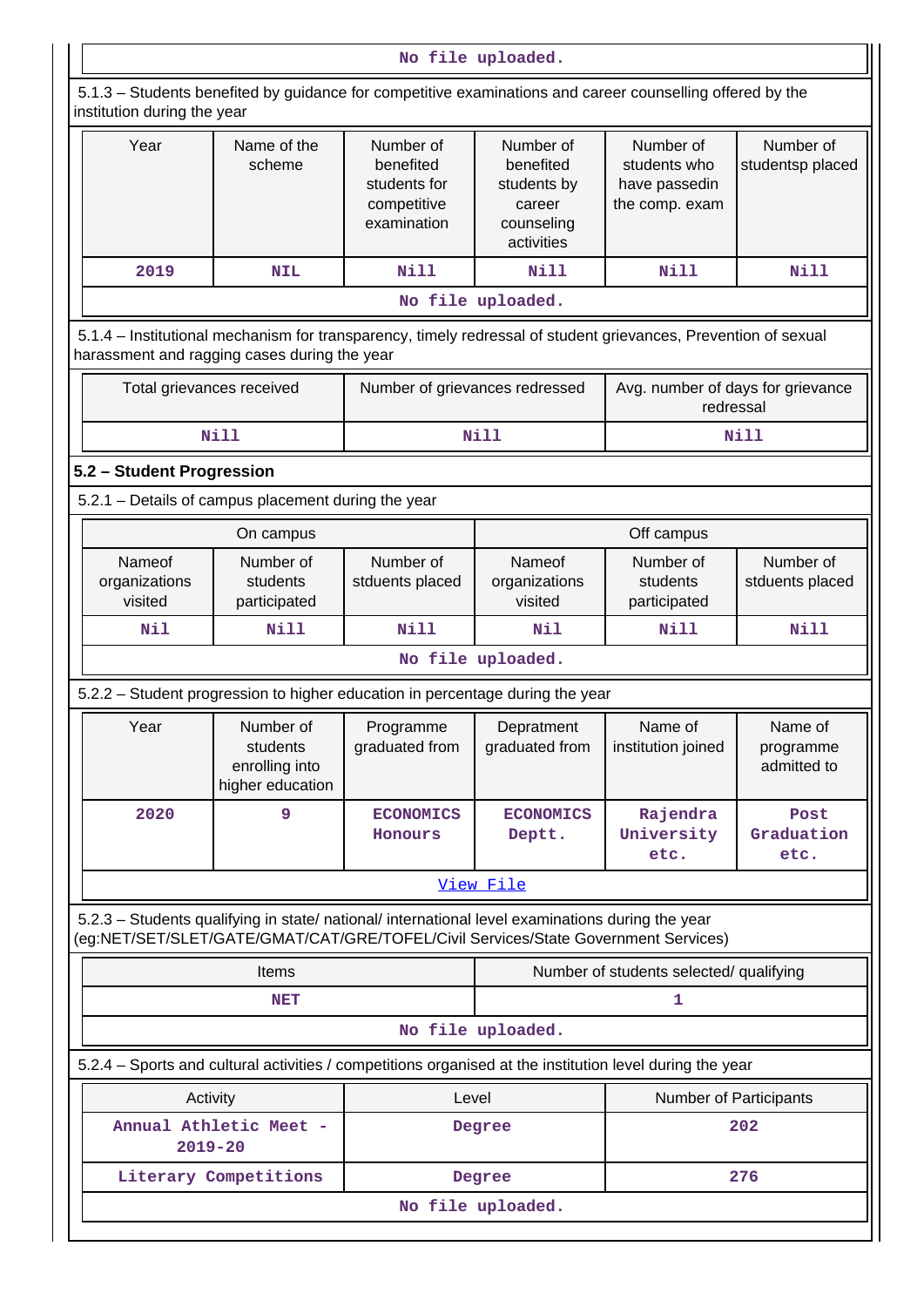### **5.3 – Student Participation and Activities**

 5.3.1 – Number of awards/medals for outstanding performance in sports/cultural activities at national/international level (award for a team event should be counted as one)

| Year | Name of the<br>award/medal | National/<br>Internaional | Number of<br>awards for<br>Sports | Number of<br>awards for<br>Cultural | Student ID<br>number | Name of the<br>student |  |  |  |  |
|------|----------------------------|---------------------------|-----------------------------------|-------------------------------------|----------------------|------------------------|--|--|--|--|
| 2019 | NA                         | Nill                      | Nill                              | Nill                                | <b>NA</b>            | <b>NA</b>              |  |  |  |  |
|      | No file uploaded.          |                           |                                   |                                     |                      |                        |  |  |  |  |

 5.3.2 – Activity of Student Council & representation of students on academic & administrative bodies/committees of the institution (maximum 500 words)

 **Our college being an autonomous institution, students are not elected to any council rather they are nominated to different associations, academic or administrative. Every department has an association of its own and at least two students- one girl and a boy- are normally chosen and they take part in all decision making processes and shoulder the responsibility of all such activities of the department. In case of institutional functions and such other course of actions, they take active role. They participate in decision making bodies, work out the decisions taken etc. They are an inseparable part of the actualization of any institutional activities. Program monitoring unit of RUSA - 2.0 and the IDP program also have students representation. They participate in all the meetings of the programs, take active role in taking decisions and also implementation of the resolutions taken. Other students participate as volunteers in making a program successful since there are so many programs which can not be worked out without their support. Be it the program of social forestry of government of Odisha or other social issues. The participation of students cannot be gainsaid in so many fields.**

### **5.4 – Alumni Engagement**

5.4.1 – Whether the institution has registered Alumni Association?

 **No**

5.4.2 – No. of registered Alumni:

5.4.3 – Alumni contribution during the year (in Rupees) :

**0**

**0**

5.4.4 – Meetings/activities organized by Alumni Association :

 **Meeting organised for conducting parent-teacher meet on 14/11/2019 Meeting organised for increasing memorial prize money on 24/01/2020**

## **CRITERION VI – GOVERNANCE, LEADERSHIP AND MANAGEMENT**

### **6.1 – Institutional Vision and Leadership**

 6.1.1 – Mention two practices of decentralization and participative management during the last year (maximum 500 words)

 **Procurement: Procurement of materials - be it books for library or laboratory equipment or furniture - is an important function of the college administration. Nothing is done single-handed by the college principal. It is done with the participation of staff members, both teaching and non-teaching. Take for example- Library books and journals. There is a committee for it. The**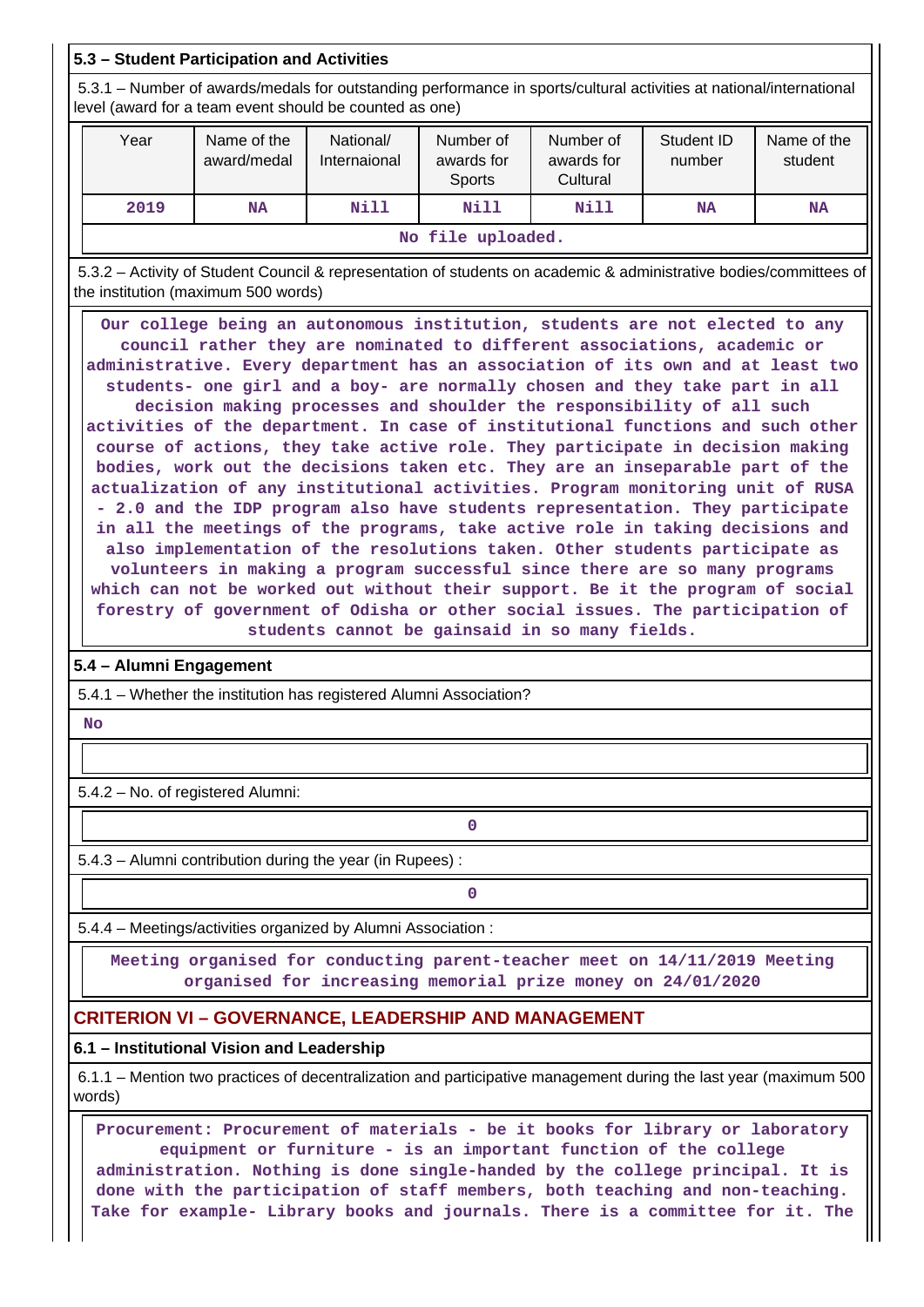**entire process of procurement of books and journals is done by that committee. It is headed by one of senior member of the teaching staff supported by some other members with the librarian as the coordinator. The list of books are invited from the different departments and according to the availability of funds, the committee invites quotations from various suppliers and the process goes on till the payment is made. The principal is the final authority, but he does everything with the aid and advice of the committee. Similarly, take the case of the conduct of the classes. Here is also everything is done in a participatory method.Principal chooses one senior member of the staff as Academic Bursar, who looks after all the arrangement of the classes. Principal also forms a committee of the Heads of every departments, who look after the academic progress of their respective departments together with the fulfillment of other paraphernalia like the maintenance of records, conducting of proctorial classes, and such other academic activities. Heads of departments submit the records of their departments to the principal for verification at the end of every month. Whenever he wants to meet the members, be it of a department or be it the staff council, he calls for a meeting and discusses any academic matter he wants to. This is how the power of administration though is in the hands of the principal, he does everything by decentralizing it so that all the members of the teaching and non-teaching members be actively involved in the day to day administration of the college.**

6.1.2 – Does the institution have a Management Information System (MIS)?

## **6.2 – Strategy Development and Deployment**

*Yes* 

6.2.1 – Quality improvement strategies adopted by the institution for each of the following (with in 100 words each):

| <b>Strategy Type</b>       | Details                                                                                                                                                                                                                                                                                                                                                                                                                                                                                                                                                                                                                                                                                                            |
|----------------------------|--------------------------------------------------------------------------------------------------------------------------------------------------------------------------------------------------------------------------------------------------------------------------------------------------------------------------------------------------------------------------------------------------------------------------------------------------------------------------------------------------------------------------------------------------------------------------------------------------------------------------------------------------------------------------------------------------------------------|
| Research and Development   | As research is an essential part of<br>all HEIs, some of our teachers are also<br>doing it in different institutions. One<br>teacher has joined the M Phil degree in<br>a university. Some teachers are engaged<br>in their post-doctoral research<br>activities. Though the movement of<br>people has been restricted by the<br>government, our teachers are involved<br>in conducting and attending webinars.                                                                                                                                                                                                                                                                                                    |
| Examination and Evaluation | Before we conduct the Mid-term and<br>the End-term examinations we also<br>conduct some class tests by the<br>individual departments to get the<br>students acquainted with the exam<br>pattern and the subject as well. This<br>was the usual practice of every<br>educational institution. Not this year<br>because of the corona pandemic<br>situation, we have changed our strategy<br>of conducting the exams. The<br>traditional pattern of conducting exams<br>on offline mode have been replaced by<br>the online mode. And the evaluation has<br>also been done online. This online mode<br>of exam is found to be more<br>suitable. Everything was done online.<br>This is how the gathering of students |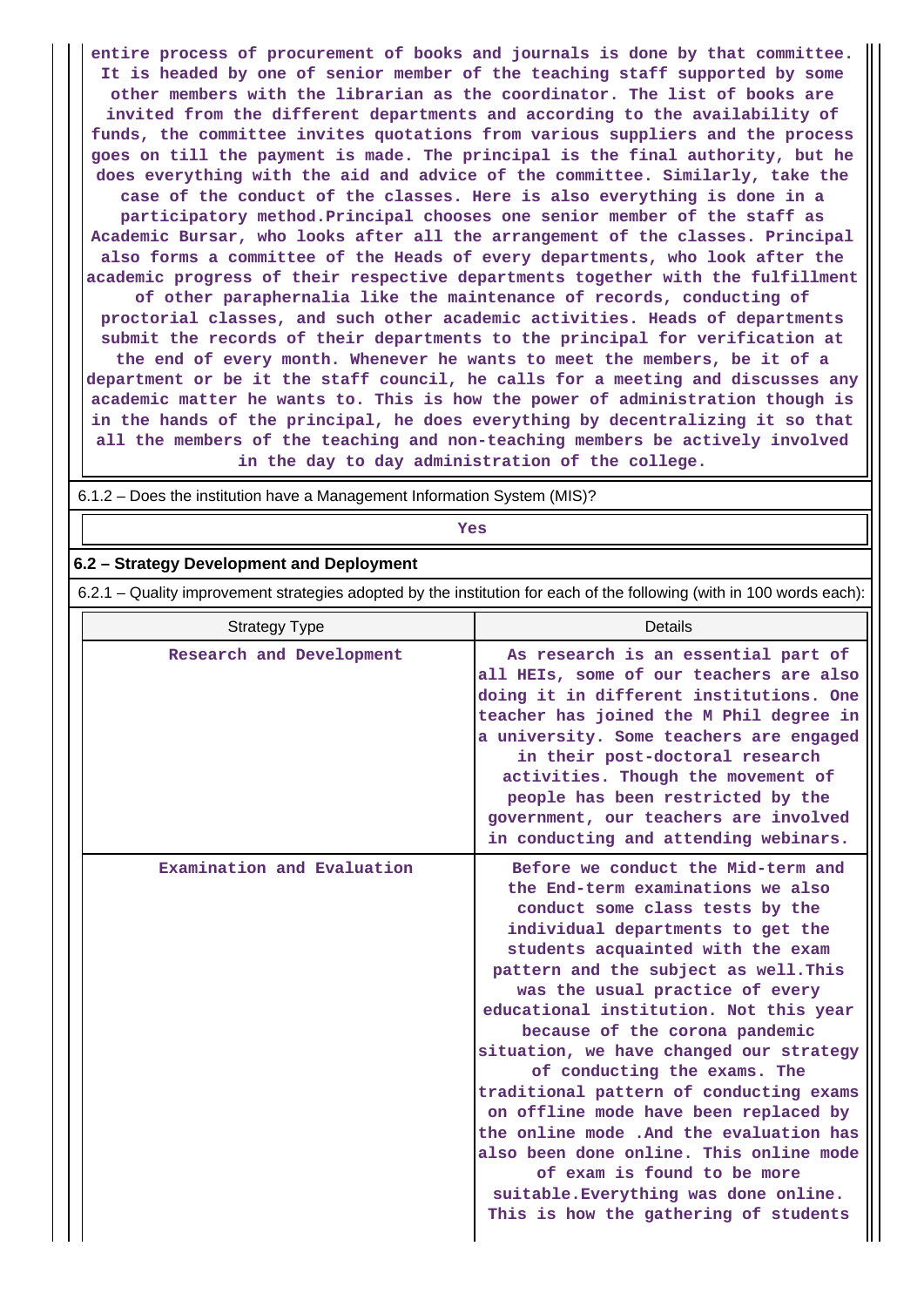|                                                               | could be avoided and the fear of Corona<br>also set aside.                                                                                                                                                                                                                                                                                                                                                                                                                                                                                                                                                                                                                                                                                                                       |
|---------------------------------------------------------------|----------------------------------------------------------------------------------------------------------------------------------------------------------------------------------------------------------------------------------------------------------------------------------------------------------------------------------------------------------------------------------------------------------------------------------------------------------------------------------------------------------------------------------------------------------------------------------------------------------------------------------------------------------------------------------------------------------------------------------------------------------------------------------|
| Curriculum Development                                        | CBCS syllabus prescribed by UGC was<br>operational from 2015. But after four<br>yours of observation, the state<br>government felt the need of revising<br>the sylabii and frame a new State Model<br>syllabus for the state and it has been<br>accepted for all the institutions of<br>higher education. As per the directions<br>from the government, we have accepted<br>the state model syllabus from this<br>session. The state government has also<br>facilitated the availability of the<br>books.                                                                                                                                                                                                                                                                        |
| Teaching and Learning                                         | Every year teachers are recharged<br>through different training programs<br>like Orientation, Refreshers, skill-<br>based and such other programs conducted<br>by different universities and Academic<br>Staff Colleges . They are also<br>encouraged to participate in seminars,<br>webinars etc. Teachers are mostly taken<br>care of as they are instrumental to the<br>teaching-learning process of the<br>institution.                                                                                                                                                                                                                                                                                                                                                      |
| Library, ICT and Physical<br>Infrastructure / Instrumentation | This year some new books around 500<br>were added to the library and all these<br>books were prescribed in the new state<br>model syllabus. Previously this was a<br>problem in following the CBCS syllabus.<br>Some of the departments use smart class<br>rooms for their teaching. Language lab<br>is used for the purpose of teaching the<br>communication skill. Laboratory<br>facilities though not sufficient enough<br>to accommodate the growing number of<br>students, still manageable. Funds have<br>already been sanctioned by the<br>government for the extension of the<br>laboratories, but construction will<br>take some time. There has been addition<br>to the number of classrooms which have<br>been constructed from infrastructural<br>development grant. |
| Human Resource Management                                     | All the teaching and non-teaching<br>members are engaged in different<br>activities of the college. Members of<br>Teaching staff have been assigned with<br>other co-curricular and extra<br>curricular activities. Games and sports<br>activities are managed by the athletic<br>association together with the PET.<br>Details of the activities are mentioned<br>in the college calendar.                                                                                                                                                                                                                                                                                                                                                                                      |
| Industry Interaction / Collaboration                          | Though the local industries are                                                                                                                                                                                                                                                                                                                                                                                                                                                                                                                                                                                                                                                                                                                                                  |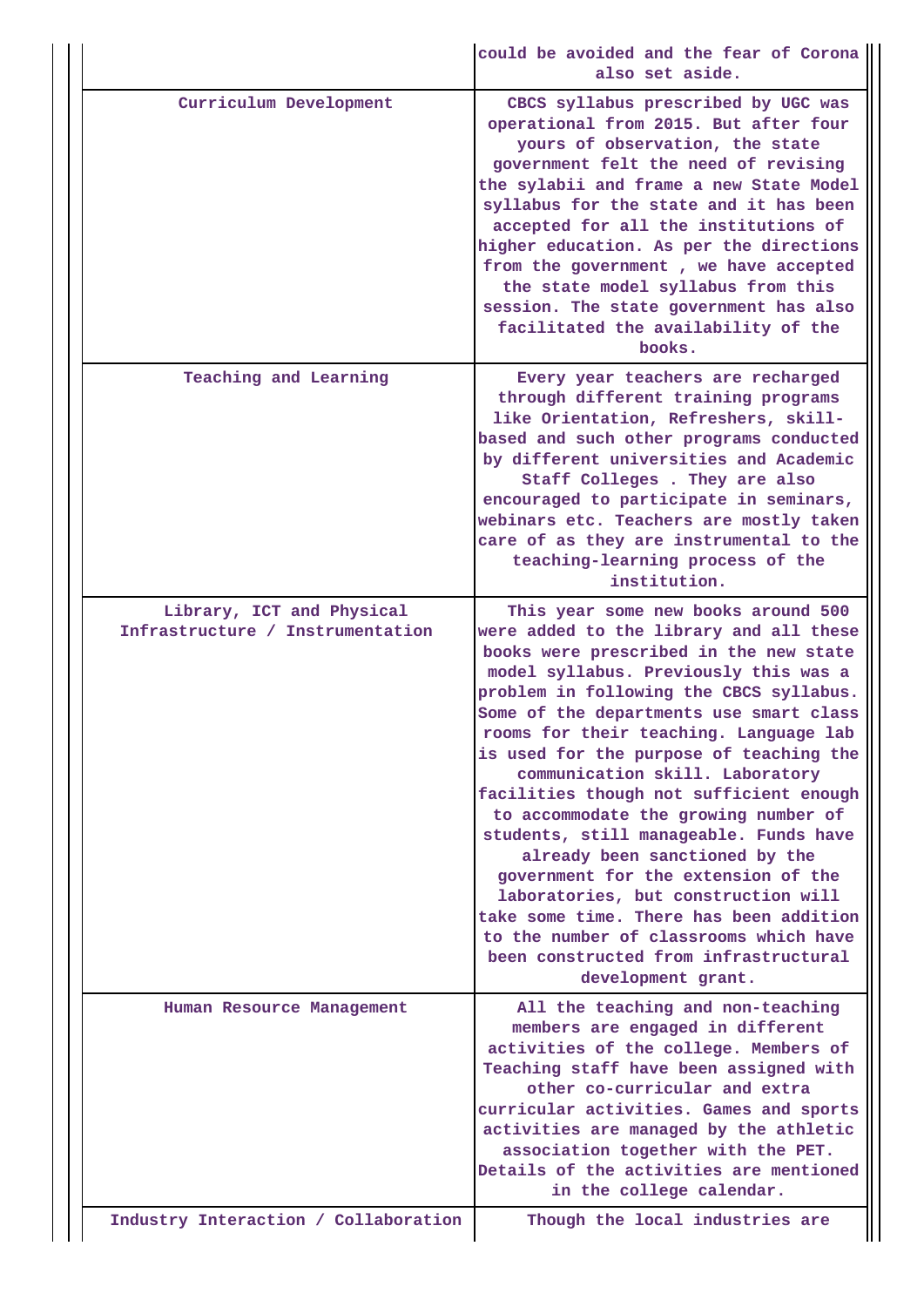|                       | actively associated with us and give<br>guidance to our students, but its not<br>enough. Still some of our departments<br>dont leg behind. The Biology department<br>of our college made an academic visit<br>to two institutions located at<br>Bhubaneswar. Next session we will try<br>to collaborate with some more industry.<br>However there are meager number of<br>different industries situated near the<br>periphery of the institution. |
|-----------------------|---------------------------------------------------------------------------------------------------------------------------------------------------------------------------------------------------------------------------------------------------------------------------------------------------------------------------------------------------------------------------------------------------------------------------------------------------|
| Admission of Students | The entire admission process of our<br>college is regulated by the e-admission<br>process of the Government of Odisha<br>under the Students Academic Management<br>System(SAMS). Everything is done<br>online, starting from application to<br>the final stage of admission. Even<br>financial transactions at the time of<br>admission is also done online.                                                                                      |

6.2.2 – Implementation of e-governance in areas of operations:

| E-governace area              | Details                                                                                                                                                                                                                                                                                                                                                                                           |
|-------------------------------|---------------------------------------------------------------------------------------------------------------------------------------------------------------------------------------------------------------------------------------------------------------------------------------------------------------------------------------------------------------------------------------------------|
| Administration                | The college administrative process is<br>done electronically. All the agencies<br>involved with our college<br>administration are reciprocated through<br>electronic mode. The higher authorities<br>make all their queries through e-mode<br>and we also respond in the same way.<br>exchange of information with the<br>members of the staff or students in<br>general are done electronically. |
| Finance and Accounts          | The government of Odisha has made it<br>mandatory that all financial<br>transactions shall be made online. They<br>have introduced an application named<br>CAPA(College Accounting Procedure<br>Automation) through which all<br>transaction are displayed. Financial<br>transaction through cheques are also<br>made for the smooth management of the<br>institution.                            |
| Student Admission and Support | The admission of students is done<br>through the government application SAMS<br>(Student Academic Management System).<br>The entire admission process is under<br>governmental control. All the support<br>services to the students are also done<br>in e-mode. All financial helps to<br>students are electronically done. Any<br>information are reciprocated through e-<br>mode.               |
| Examination                   | As the end-term examination could not<br>be done offline due to Corona pandemic<br>this year, we conducted the exam                                                                                                                                                                                                                                                                               |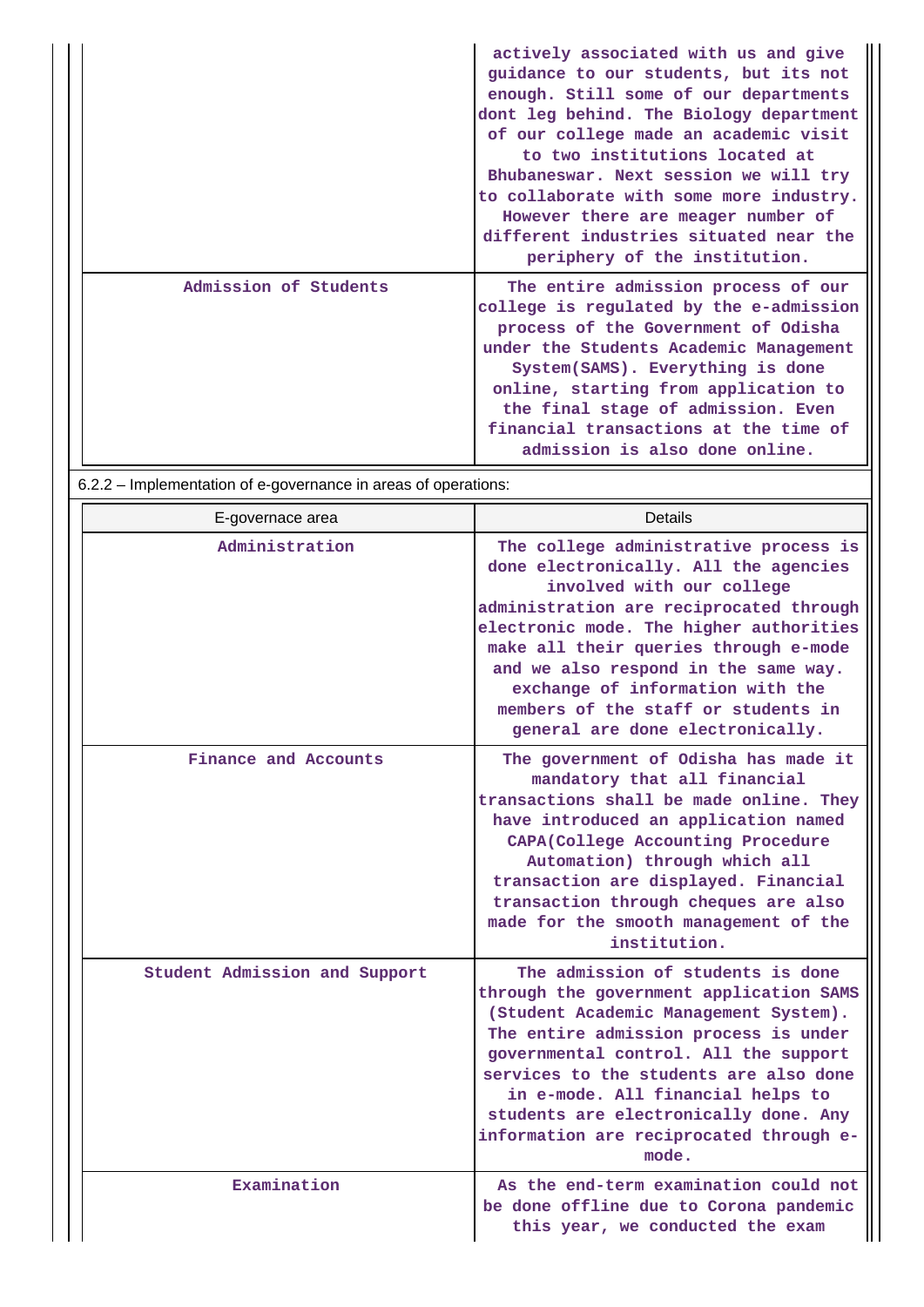### **6.3 – Faculty Empowerment Strategies**

 6.3.1 – Teachers provided with financial support to attend conferences / workshops and towards membership fee of professional bodies during the year

| Year              | Name of Teacher | Name of conference/<br>workshop attended<br>for which financial<br>support provided | Name of the<br>professional body for<br>which membership<br>fee is provided | Amount of support |  |
|-------------------|-----------------|-------------------------------------------------------------------------------------|-----------------------------------------------------------------------------|-------------------|--|
| 2019              | Nil             | Nil                                                                                 | Nil                                                                         | Nill              |  |
| No file uploaded. |                 |                                                                                     |                                                                             |                   |  |

 6.3.2 – Number of professional development / administrative training programmes organized by the Colleges for teaching and non teaching staff during the year

| Year              | Title of the<br>professional<br>development<br>programme<br>organised for<br>teaching staff | Title of the<br>administrative<br>training<br>programme<br>organised for<br>non-teaching<br>staff | From date  | To Date    | Number of<br>participants<br>(Teaching<br>staff) | Number of<br>participants<br>(non-teaching<br>staff) |
|-------------------|---------------------------------------------------------------------------------------------|---------------------------------------------------------------------------------------------------|------------|------------|--------------------------------------------------|------------------------------------------------------|
| 2019              | Computer<br>Literacy<br>Programme                                                           | Computer<br>Literacy<br>Programme                                                                 | 02/09/2019 | 07/09/2019 | 15                                               | 4                                                    |
| No file uploaded. |                                                                                             |                                                                                                   |            |            |                                                  |                                                      |

 6.3.3 – No. of teachers attending professional development programmes, viz., Orientation Programme, Refresher Course, Short Term Course, Faculty Development Programmes during the year

| Title of the<br>professional<br>development<br>programme                 | Number of teachers<br>who attended | From Date  | To date    | Duration |
|--------------------------------------------------------------------------|------------------------------------|------------|------------|----------|
| Faculty<br>Development<br>Program on Entr<br>epreneurship<br>Development |                                    | 18/11/2019 | 22/11/2019 | 5        |

**No file uploaded.**

6.3.4 – Faculty and Staff recruitment (no. for permanent recruitment):

|                        | Teaching | Non-teaching                  |      |  |
|------------------------|----------|-------------------------------|------|--|
| Full Time<br>Permanent |          | <b>Full Time</b><br>Permanent |      |  |
| 10                     | Nill     | Nill                          | Nill |  |

6.3.5 – Welfare schemes for

| Teaching                                                         | Non-teaching                                                     | <b>Students</b>                                                                         |  |  |
|------------------------------------------------------------------|------------------------------------------------------------------|-----------------------------------------------------------------------------------------|--|--|
| Residential quarters on<br>a marginal rent, Free<br>water supply | Residential quarters on<br>a marginal rent, Free<br>water supply | Financial help when<br>needed, provision of<br>drinking water,<br>sanitizers, masks etc |  |  |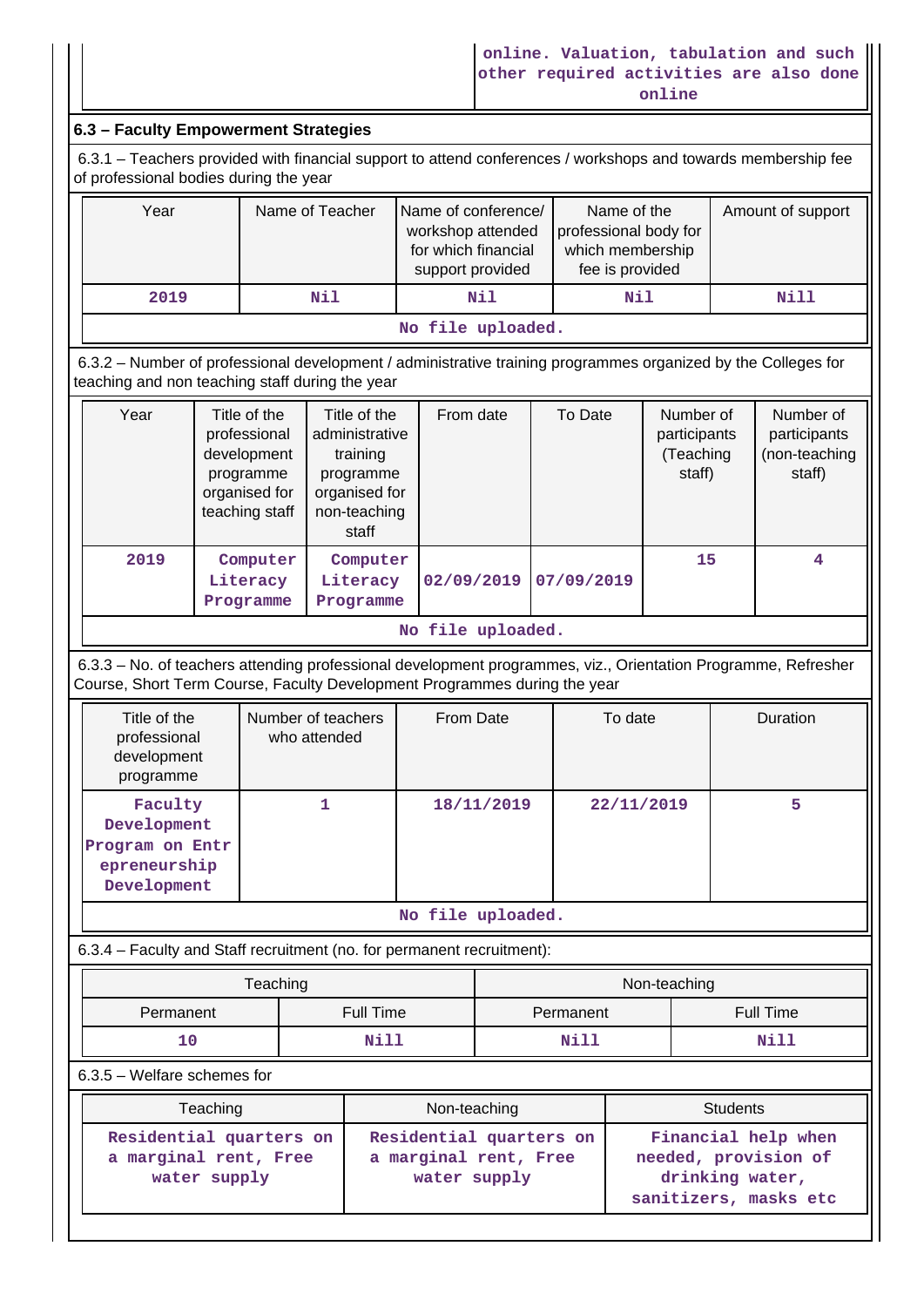#### **6.4 – Financial Management and Resource Mobilization**

6.4.1 – Institution conducts internal and external financial audits regularly (with in 100 words each)

 **Internal audit - Whatever expenditure is incurred, it is always done after an internal audit of the proposal as well as expenditure is done. For that purpose, one of our senior teacher is given the charge of accounts bursar. He studies the proposal, looks in to the appropriateness of the estimated expenditure and when he finds the plausibility of the expenditure then only he approves the draft for furtherance of the file. Looking at his approval, the principal approves the proposal for any particular expenses. Similarly if the amount is a bigger one , the principal places the proposal before the governing body. And after getting the approval from the governing body, that financial activity is carried out. External Audit - After the completion of every financial year, the principal invites the local Fund Auditor from the government through the Director, Higher Education. The team of auditors then take up the audit of the income and expenditures incurred during the financial year and submit the report to the government. If any clarification is sought in any matter , it is complied by the principal within the stipulated time. Then the audit compliance report is produced before the governing body in the annual meeting of every financial year. This is a regular activity of our institution.**

 6.4.2 – Funds / Grants received from management, non-government bodies, individuals, philanthropies during the year(not covered in Criterion III)

| Name of the non government<br>funding agencies /individuals                                                                                   | Funds/ Grnats received in Rs. | Purpose                                                          |
|-----------------------------------------------------------------------------------------------------------------------------------------------|-------------------------------|------------------------------------------------------------------|
| 1.Smt. Tukuni Sahu,<br>Honble minister for women<br>and child development and<br>mission shakti, 2.<br>Umakanta Ratha, 3.<br>Debabrata Mishra | 45000                         | Gold Medal for best<br>Graduate in Arts, Science<br>and Commerce |

#### **No file uploaded.**

6.4.3 – Total corpus fund generated

#### **1926028**

#### **6.5 – Internal Quality Assurance System**

6.5.1 – Whether Academic and Administrative Audit (AAA) has been done?

| <b>Audit Type</b> | External                                                                              |                                            | Internal |                                 |  |  |
|-------------------|---------------------------------------------------------------------------------------|--------------------------------------------|----------|---------------------------------|--|--|
|                   | Yes/No                                                                                | Agency                                     | Yes/No   | Authority                       |  |  |
| Academic          | Yes                                                                                   | Regional<br>Director of<br>education (RDE) | Yes      | Principal and<br>Governing body |  |  |
| Administrative    | Yes                                                                                   | RDE and the<br>University                  | Yes      | Governing<br>body               |  |  |
|                   | 6.5.2 – Activities and support from the Parent – Teacher Association (at least three) |                                            |          |                                 |  |  |

 **1- Discussing various issues regarding conduct of classes and other academic activities. 2- Discussing environmental and social issues inside the college campus. 3- Over all development of the college.**

6.5.3 – Development programmes for support staff (at least three)

 **1- Providing rent-free quarters. 2- Financial contribution to their EPFO. 3- Providing them opportunity of employment , when arises.**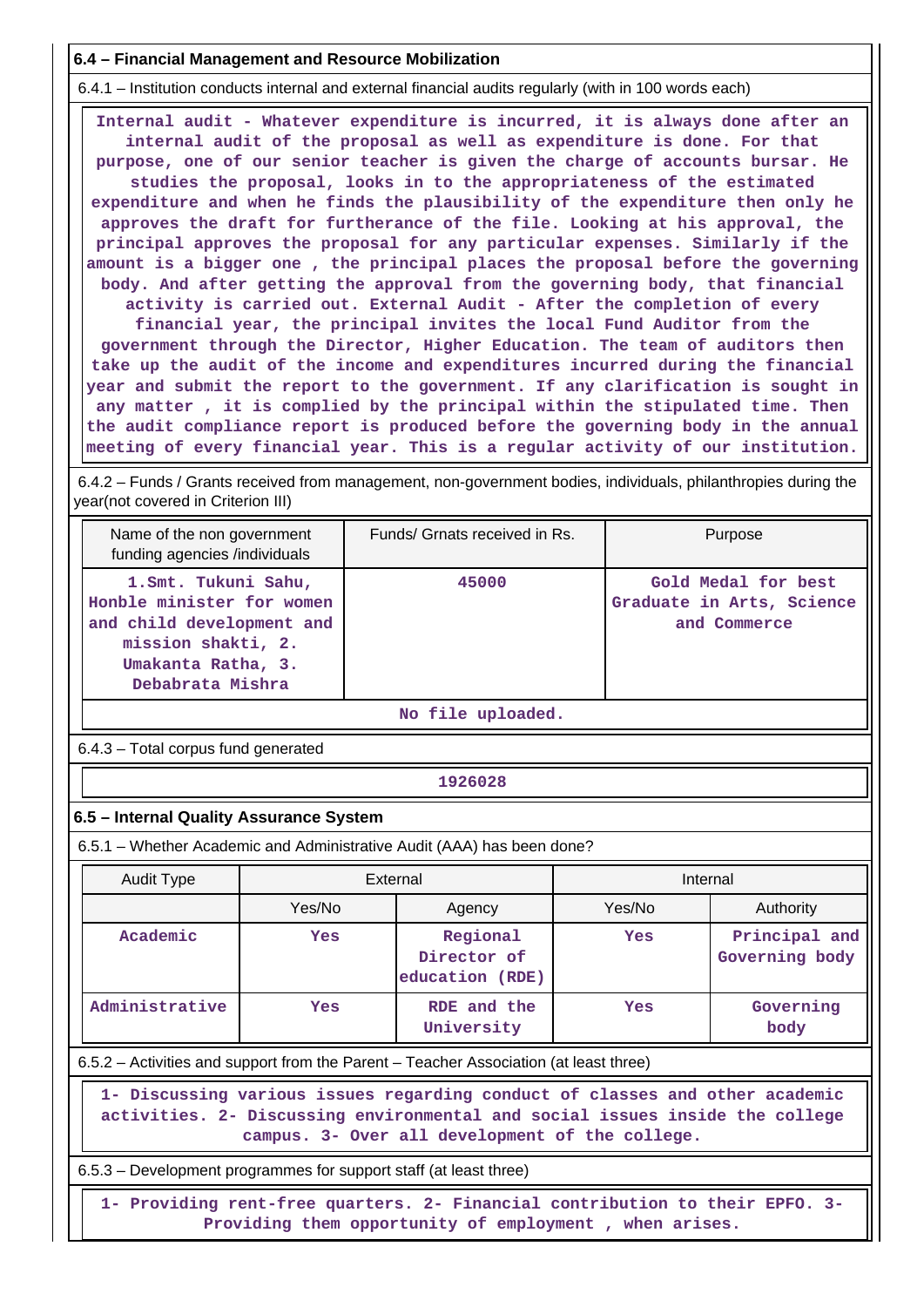|                                                                                                                                                                                                                                                                                                                                                                                                                    | 6.5.4 - Post Accreditation initiative(s) (mention at least three)                                           |  |                            |                      |           |                        |                           |
|--------------------------------------------------------------------------------------------------------------------------------------------------------------------------------------------------------------------------------------------------------------------------------------------------------------------------------------------------------------------------------------------------------------------|-------------------------------------------------------------------------------------------------------------|--|----------------------------|----------------------|-----------|------------------------|---------------------------|
| 1. Introduction of smart classrooms. 2- Boosting the moral sentiment of<br>students through the practice of Ethical Teaching. 3- Opening of PG courses.                                                                                                                                                                                                                                                            |                                                                                                             |  |                            |                      |           |                        |                           |
|                                                                                                                                                                                                                                                                                                                                                                                                                    | 6.5.5 - Internal Quality Assurance System Details                                                           |  |                            |                      |           |                        |                           |
|                                                                                                                                                                                                                                                                                                                                                                                                                    | a) Submission of Data for AISHE portal                                                                      |  |                            |                      |           | Yes                    |                           |
|                                                                                                                                                                                                                                                                                                                                                                                                                    | b) Participation in NIRF                                                                                    |  |                            |                      |           | <b>No</b>              |                           |
|                                                                                                                                                                                                                                                                                                                                                                                                                    | c)ISO certification                                                                                         |  |                            |                      |           | <b>No</b>              |                           |
| d)NBA or any other quality audit                                                                                                                                                                                                                                                                                                                                                                                   |                                                                                                             |  |                            |                      | <b>No</b> |                        |                           |
| 6.5.6 – Number of Quality Initiatives undertaken during the year                                                                                                                                                                                                                                                                                                                                                   |                                                                                                             |  |                            |                      |           |                        |                           |
| Year                                                                                                                                                                                                                                                                                                                                                                                                               | Name of quality<br>initiative by IQAC                                                                       |  | Date of<br>conducting IQAC | <b>Duration From</b> |           | <b>Duration To</b>     | Number of<br>participants |
| 2019                                                                                                                                                                                                                                                                                                                                                                                                               | <b>IQAC</b><br>Annual<br>meeting                                                                            |  | 21/05/2019                 | 21/05/2019           |           | 21/05/2019             | 7                         |
| 2019                                                                                                                                                                                                                                                                                                                                                                                                               | Computer<br>Literacy<br>Programme                                                                           |  | 02/09/2019                 | 02/09/2019           |           | 07/09/2019             | 19                        |
| 2019                                                                                                                                                                                                                                                                                                                                                                                                               | Organisation<br>of parents<br>teacher<br>meeting                                                            |  | 14/11/2019                 | 14/11/2019           |           | 14/11/2019             | 40                        |
| 2020                                                                                                                                                                                                                                                                                                                                                                                                               | Career<br>Counselling                                                                                       |  | 06/01/2020                 | 06/01/2020           |           | 06/01/2020             | 120                       |
| 2020                                                                                                                                                                                                                                                                                                                                                                                                               | <b>Extra</b><br>Mural<br>lecture                                                                            |  | 15/01/2020                 | 15/01/2020           |           | 15/01/2020             | 230                       |
| 2020                                                                                                                                                                                                                                                                                                                                                                                                               | Seminar on<br>Cyber Crime                                                                                   |  | 12/02/2020                 | 12/02/2020           |           | 12/02/2020             | 90                        |
|                                                                                                                                                                                                                                                                                                                                                                                                                    |                                                                                                             |  |                            | No file uploaded.    |           |                        |                           |
|                                                                                                                                                                                                                                                                                                                                                                                                                    | <b>CRITERION VII - INSTITUTIONAL VALUES AND BEST PRACTICES</b>                                              |  |                            |                      |           |                        |                           |
|                                                                                                                                                                                                                                                                                                                                                                                                                    | 7.1 - Institutional Values and Social Responsibilities                                                      |  |                            |                      |           |                        |                           |
| year)                                                                                                                                                                                                                                                                                                                                                                                                              | 7.1.1 – Gender Equity (Number of gender equity promotion programmes organized by the institution during the |  |                            |                      |           |                        |                           |
| Title of the<br>programme                                                                                                                                                                                                                                                                                                                                                                                          | Period from                                                                                                 |  | Period To                  |                      |           | Number of Participants |                           |
|                                                                                                                                                                                                                                                                                                                                                                                                                    |                                                                                                             |  |                            |                      |           | Female                 | Male                      |
| Gender<br>Sensitization                                                                                                                                                                                                                                                                                                                                                                                            | 17/12/2019                                                                                                  |  |                            | 18/12/2019           |           | 98                     | 175                       |
|                                                                                                                                                                                                                                                                                                                                                                                                                    | 7.1.2 - Environmental Consciousness and Sustainability/Alternate Energy initiatives such as:                |  |                            |                      |           |                        |                           |
|                                                                                                                                                                                                                                                                                                                                                                                                                    |                                                                                                             |  |                            |                      |           |                        |                           |
| Percentage of power requirement of the University met by the renewable energy sources<br>Plantation is the program we have taken up to make the college campus green.<br>Since the temperature of Titilagarh exceeds 45 degree Celsius during the<br>summer, students very well understand the need of plantation in the college<br>campus. At present all the trees found in the college campus are result of the |                                                                                                             |  |                            |                      |           |                        |                           |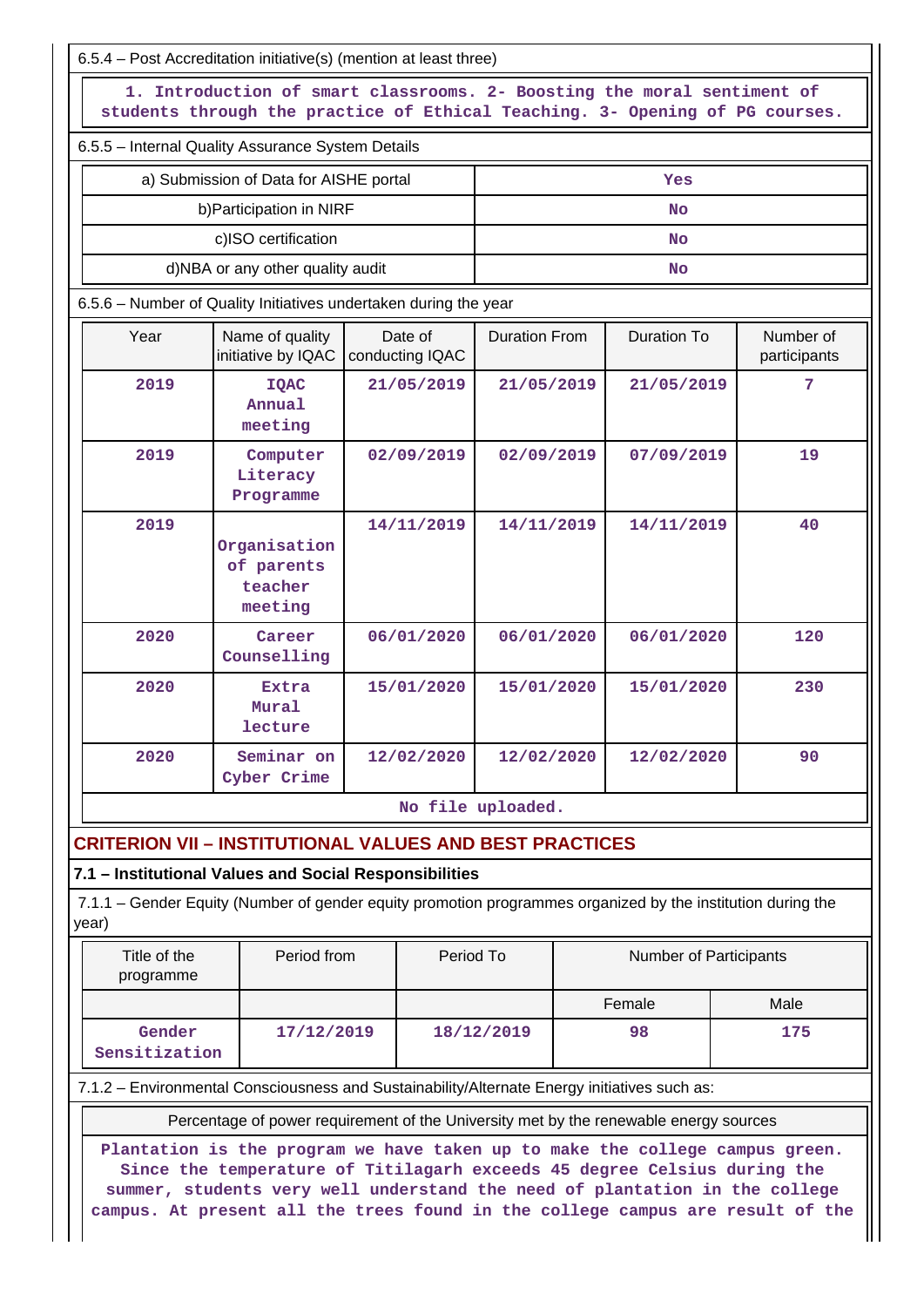**program adopted 25 years back. Hence it has become a practice among our students. Of course NSS volunteers and NCC cadets have included the program of creating awareness in the nearby villages to plant trees in their normal locality.**

| 7.1.3 - Differently abled (Divyangjan) friendliness |                                       |                                                                                             |                                                                                                   |                     |      |                                                                                                                                                                                                                                                                                                                                                                                                                                                                                                                                                                                     |                          |                       |                            |                                                     |
|-----------------------------------------------------|---------------------------------------|---------------------------------------------------------------------------------------------|---------------------------------------------------------------------------------------------------|---------------------|------|-------------------------------------------------------------------------------------------------------------------------------------------------------------------------------------------------------------------------------------------------------------------------------------------------------------------------------------------------------------------------------------------------------------------------------------------------------------------------------------------------------------------------------------------------------------------------------------|--------------------------|-----------------------|----------------------------|-----------------------------------------------------|
|                                                     | Item facilities                       |                                                                                             |                                                                                                   | Yes/No              |      |                                                                                                                                                                                                                                                                                                                                                                                                                                                                                                                                                                                     | Number of beneficiaries  |                       |                            |                                                     |
|                                                     | <b>Braille</b><br>Software/facilities |                                                                                             |                                                                                                   | Yes                 |      |                                                                                                                                                                                                                                                                                                                                                                                                                                                                                                                                                                                     |                          | 5                     |                            |                                                     |
|                                                     |                                       | Scribes for examination                                                                     |                                                                                                   | Yes                 |      |                                                                                                                                                                                                                                                                                                                                                                                                                                                                                                                                                                                     | 4                        |                       |                            |                                                     |
|                                                     |                                       | Ramp/Rails                                                                                  |                                                                                                   | Yes                 |      |                                                                                                                                                                                                                                                                                                                                                                                                                                                                                                                                                                                     | 4                        |                       |                            |                                                     |
| 7.1.4 - Inclusion and Situatedness                  |                                       |                                                                                             |                                                                                                   |                     |      |                                                                                                                                                                                                                                                                                                                                                                                                                                                                                                                                                                                     |                          |                       |                            |                                                     |
|                                                     | Year                                  | Number of<br>initiatives to<br>address<br>locational<br>advantages<br>and disadva<br>ntages | Number of<br>initiatives<br>taken to<br>engage with<br>and<br>contribute to<br>local<br>community |                     | Date | Duration                                                                                                                                                                                                                                                                                                                                                                                                                                                                                                                                                                            |                          | Name of<br>initiative | <b>Issues</b><br>addressed | Number of<br>participating<br>students<br>and staff |
|                                                     | 2020                                  | <b>Nill</b>                                                                                 | <b>Nill</b>                                                                                       |                     | Nill | <b>Nill</b>                                                                                                                                                                                                                                                                                                                                                                                                                                                                                                                                                                         |                          | <b>NA</b>             | <b>NA</b>                  | <b>Nill</b>                                         |
|                                                     |                                       |                                                                                             |                                                                                                   |                     |      | No file uploaded.                                                                                                                                                                                                                                                                                                                                                                                                                                                                                                                                                                   |                          |                       |                            |                                                     |
| 7.1.5 - Human Values and Professional Ethics        |                                       |                                                                                             |                                                                                                   |                     |      |                                                                                                                                                                                                                                                                                                                                                                                                                                                                                                                                                                                     |                          |                       |                            |                                                     |
|                                                     | Title                                 |                                                                                             |                                                                                                   | Date of publication |      |                                                                                                                                                                                                                                                                                                                                                                                                                                                                                                                                                                                     | Follow up(max 100 words) |                       |                            |                                                     |
| Seminar on Communal<br>Harmony                      |                                       |                                                                                             | 02/10/2019                                                                                        |                     |      | The Ethics Committee of<br>the college had<br>undertaken all possible<br>steps to maintain a moral<br>profile and build a good<br>institutional image. With<br>a view to creating<br>awareness among learners,<br>the committee had<br>conducted meetings and<br>seminars with students<br>from time to time. In<br>addition to that the<br>ethics committee was<br>vigilant towards issues<br>of noncompliance of<br>ethical practices by<br>students. Such cases had<br>been brought to the<br>notice of the head of the<br>institution and<br>corrective measures<br>formulated. |                          |                       |                            |                                                     |

### 7.1.6 – Activities conducted for promotion of universal Values and Ethics

| Activity                | Duration From | Duration To | Number of participants |
|-------------------------|---------------|-------------|------------------------|
| Clean India<br>Movement | 11/11/2019    | 11/11/2019  | 100                    |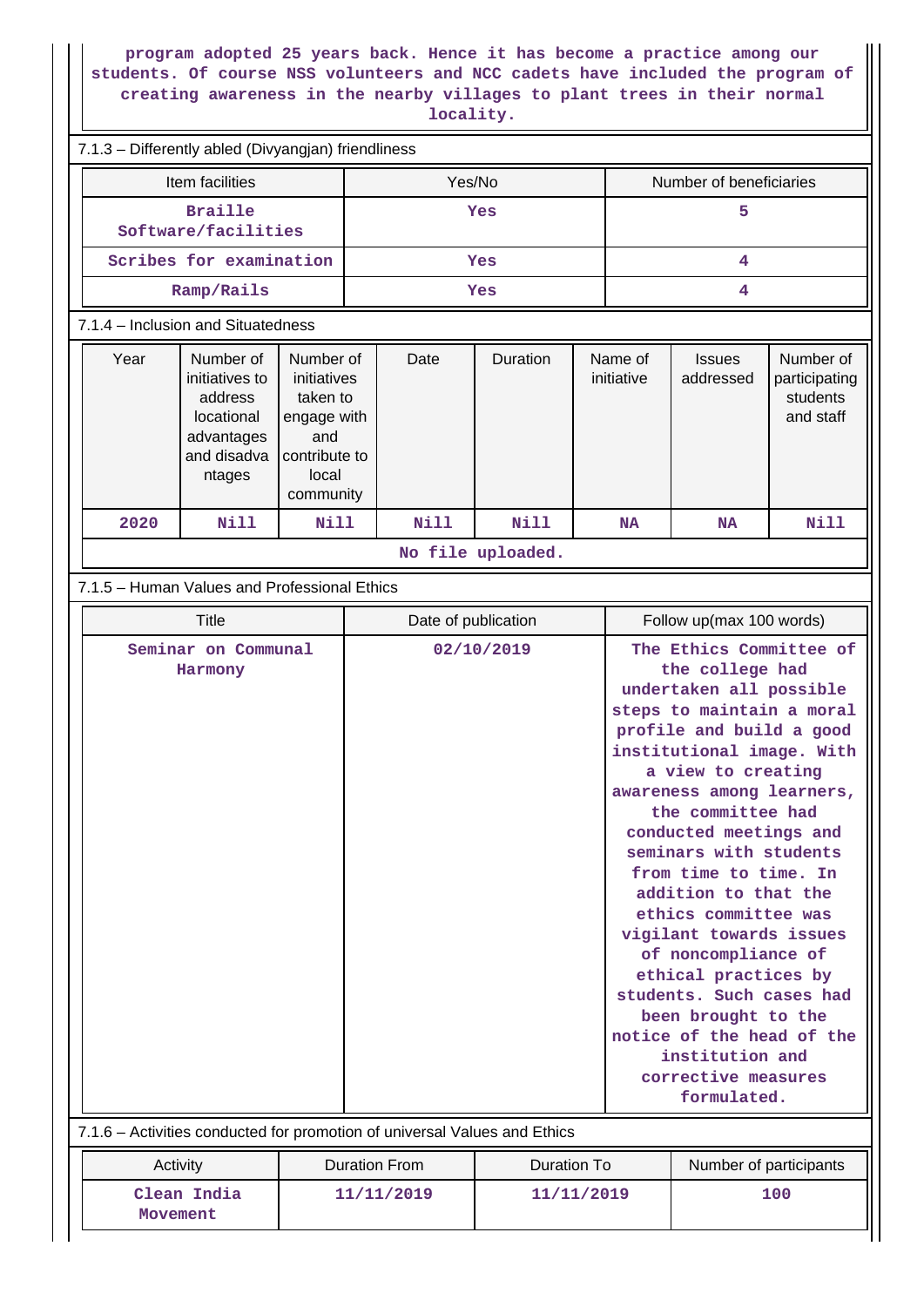**No file uploaded.**

7.1.7 – Initiatives taken by the institution to make the campus eco-friendly (at least five)

 **1- Rain-water harvesting - Provisions have been made to leave the rain water underground. Of course this year due to excess rain fall, some amount of water has flown down. 2- Plantation - The college campus has been filled with the trees and saplings. 3- Dumping of weathered leaves- Pits have been dug to dump weathered leaves. Instead of being thrown away or burnt. those are being dumped to turn in to compost 4- Use of dustbins - Large size dust bins have been set up in the campus here and there for the use of students. The useless plastic packets and torn papers are not thrown hither and thither. 5 - Use of bicycles - Separate stands have been made for the students to keep their bicycles as it has been prevailed upon them to use bicycles during college hours.**

#### **7.2 – Best Practices**

#### 7.2.1 – Describe at least two institutional best practices

 **Ethical Teaching:We have accepted it as one of the best practices in our college. As value system of every society changes with the change of time and culture and also with the influence of cultural exchanges of neighboring countries, it is highly essential to imbibe the students with the universal values of our country. We have a rich cultural heritage and unless the students are made aware of it, they will remain in darkness. Moreover, moral awareness is inborn to man. And making him aware of what he is, is just to awake him from a siesta. We facilitate to create this awareness by eminent persons of the society with a strong moral background irrespective of caste, creed, religion etc. We invite such people from different walks of life. They put forth their stand points exemplifying themselves and their achievements out of it. The most important point is that the morality builds self-confidence arousing an inner voice of self which makes everyone of feeling independence. We hold meetings once in a month in which the invited guests deliver their speech to the students ans staff for an hour. Then the discussion begins and question-answer session starts. Students ask questions and our speakers clarify the stand point. Often it runs smoothly, but at times it goes to such a height of discussion that we baffle looking at the involvement and enthusiasm of students. A clear picture of the influence of the present day consumerism is seen, and how the students slowly adept to the views of speakers that is to be seen. The sense of morality though found in everyone it needs to be arisen, should be ignited. Hence we make students aware of the potency they have.Students of different subjects realise that such a faculty is present in them but they were not aware of it. Of course they use it on different occasions, but when they get a certification from an expert, they feel enlightened. In every sphere of life, the morality guides. This the realisation of students what they have expressed during the discussion. interesting impact is found among the science students. Such students feel that everything could be explained through the laws and principles of elementary sciences. As the world is run, guided and controlled by the different scientific law, so also every human affairs and his decisions could be explained by scientific laws. But in this ethical teaching program they feel that moral sense of man cannot be explained by the help of scientific principles. Where do they come from ? This was a simple question of a student of science. When the speaker explained it that human capacity much wider than the scientific explanation of the world and among other ways scientific explanation is only a smaller oneand a broader field is lying outside this material world, it opened the inner eye of the students. Then the speaker introduced a new concept called Metaphysics, and it goes beyond this physical world. And this view opened a new road to another session of moral teaching. The best can be said in conclusion that In higher education of whatever type should be appended with such topics which enlarges**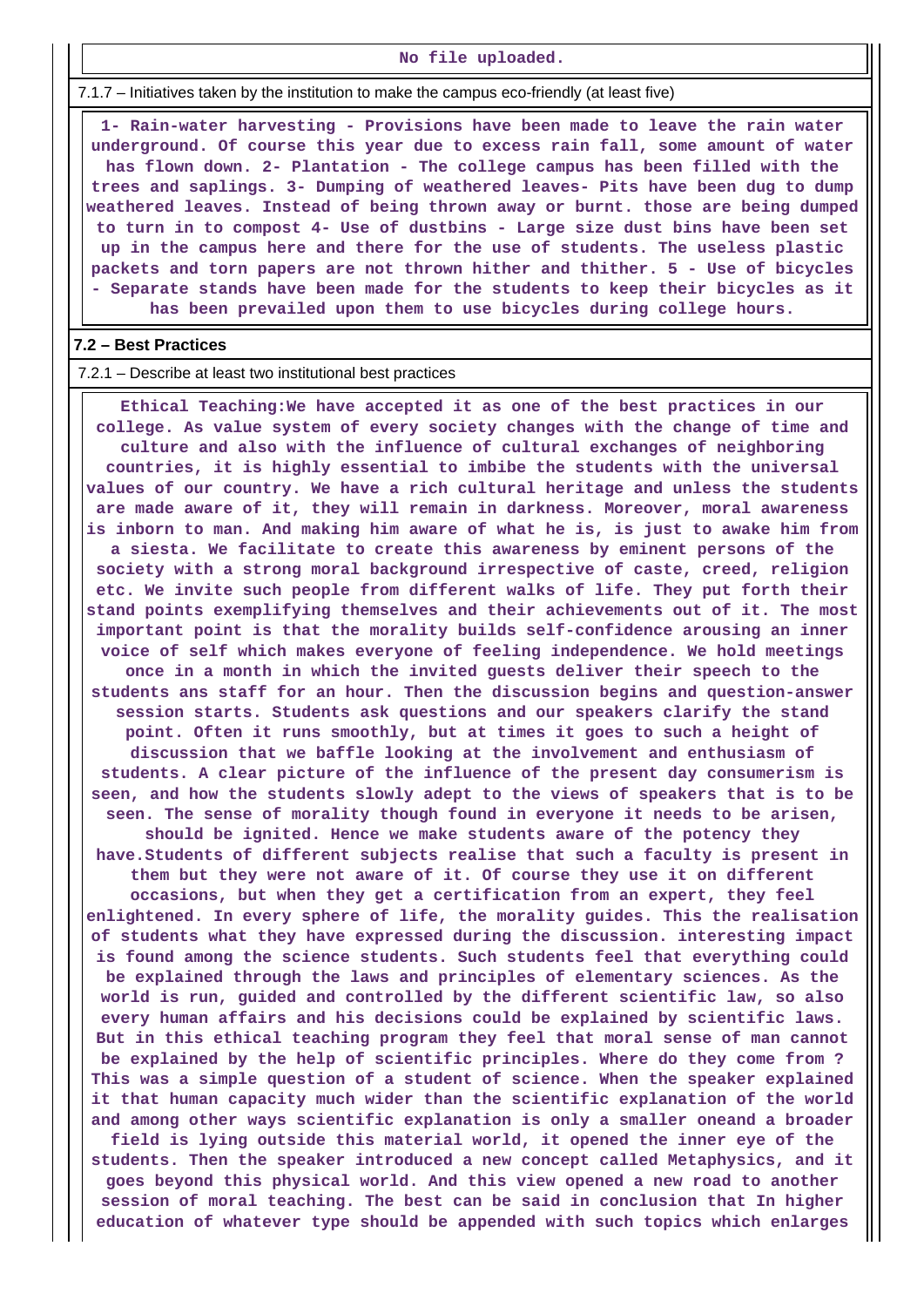**the view point of the students. Simply the bookish knowledge is not enough. The life itself is a large book and by higher education we realise that such a large book can be read and we humans have that capability. Green Environment: It is another best practice we have adopted in our college.As our locality is one of the hottest place of the country, we adopted this practice of maintaining the environment and have been continually trying to make the college campus as well as the locality green one. Our students are being acclimatized to adopt such a practice as a par of their regular course of life. NSS volunteers and NCC cadets of our college also have accepted this program as core one. The as a whole also participates and celebrates the observation of social forestry week of the government of Odisha. As a result of which the entire college campus is full of green trees. The temperature of the campus and the locality has gone down. Of course the Government of Odisha has taken other measures too to curb the heat environment of the state. In our ethical teaching program, we invite at least one such speaker who is proficient in environmental problems and the required measures for protecting the same. The impact of direct discussion with such specialists impresses the students very much. And the plantation of saplings, up-keeping them continually etc are the practicals of the theoretical knowledge acquired in the class and in the meetings. Affiliation with the governmental organizations, philanthropic and nongovernmental organizations help a lot to boost the emotion of the students and impresses them much to be wedded with many a social programs like this environmental problem. Other related activities are also done by the students which indirectly supports to the environmental one. Such an act is dumping of weathered leaves and other combustible materials in the pits. Such pits are filled with the water during rainy season and the dumping materials turn in to natural manures to fertilize the land. Even plastic wrappers scattered inside the campus are not burnt so that the poisonous smell of the smoke is also avoided. Students are also encouraged to use bicycles during the college hours to get rid of the carbon monoxide emitted by the motor cycles. At present whatever tree is found inside the campus have been planted by our students and looking at the height of the trees one could very well imagine the time from which our college has adopted this environmental program. Of course we have faced some unavoidable problems in maintaining this course. Sometimes trees are stolen by the thieves some times ripen trees could not be cut down due to the forest rules and regulations of the state government. But such hindrances have not stopped us keeping our environment green.**

 Upload details of two best practices successfully implemented by the institution as per NAAC format in your institution website, provide the link

[https://davcollegetitilagarh.org/wp-content/uploads/2020/11/TWO-BEST-](https://davcollegetitilagarh.org/wp-content/uploads/2020/11/TWO-BEST-PRACTICES.pdf)[PRACTICES.pdf](https://davcollegetitilagarh.org/wp-content/uploads/2020/11/TWO-BEST-PRACTICES.pdf)

#### **7.3 – Institutional Distinctiveness**

 7.3.1 – Provide the details of the performance of the institution in one area distinctive to its vision, priority and thrust in not more than 500 words

 **Titilagarh is a socio-economic backward region of Bolangir district in the state of Odisha. Almost 88 people of this district lives in rural areas and the rate of illiteracy is 44 as per Census Report 2011. The DAV Autonomous College situated in a rural area plays an important role in promoting higher education among the people of this backward region. Though our college has been instrumental to the intellectual growth of our people since 1968, the autonomy of our institution gave us enough freedom to design our own way of progress. When we look at the educational development of the world, we feel encouraged. But at the same time we find tough challenge to traverse such a long way. Hence keeping the demography of the district and the limitations of law in view, we carved out our own course. When we retrospect, we find a countable numbers of**